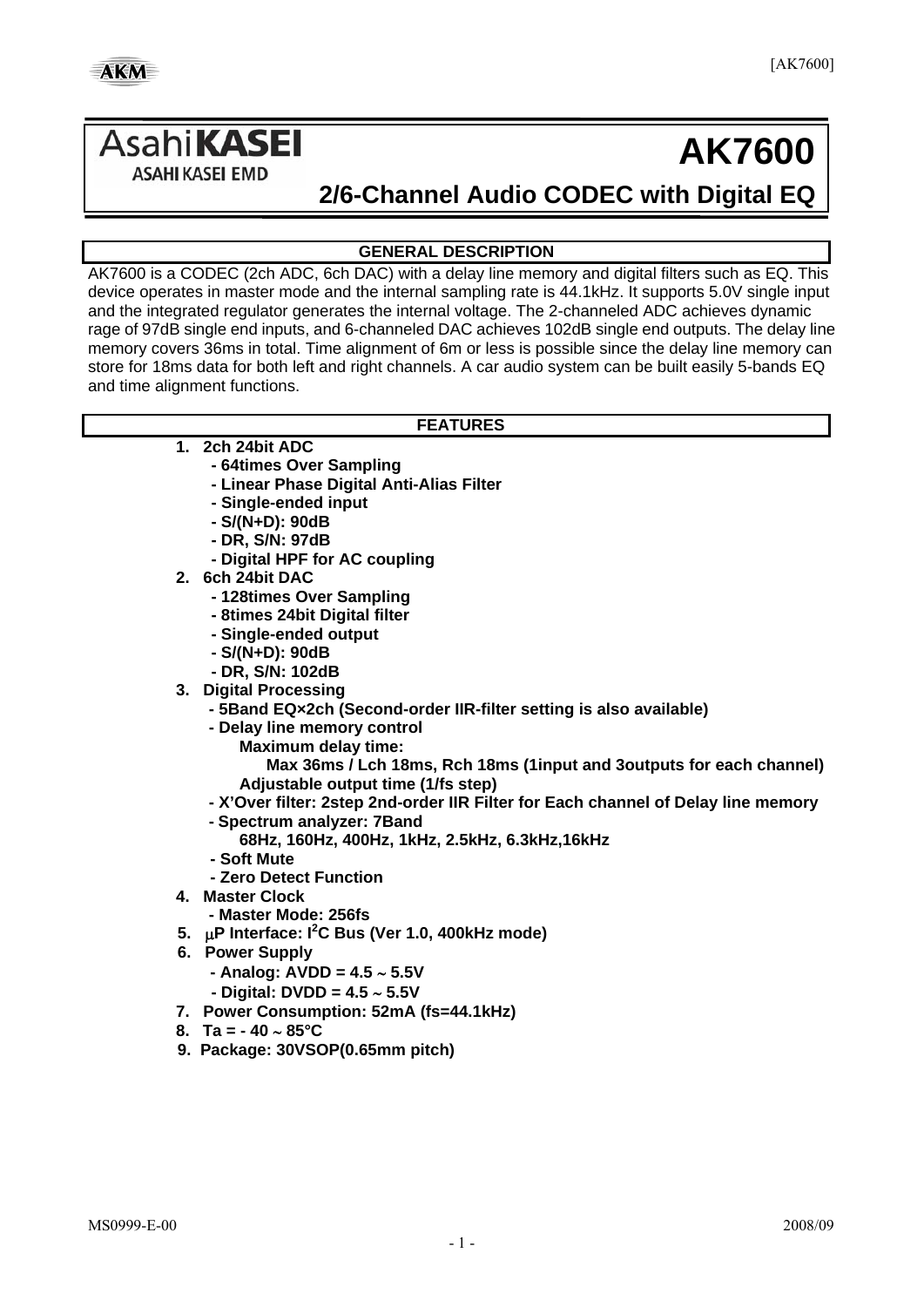### ■ **Block Diagram**



Figure 1. Block Diagram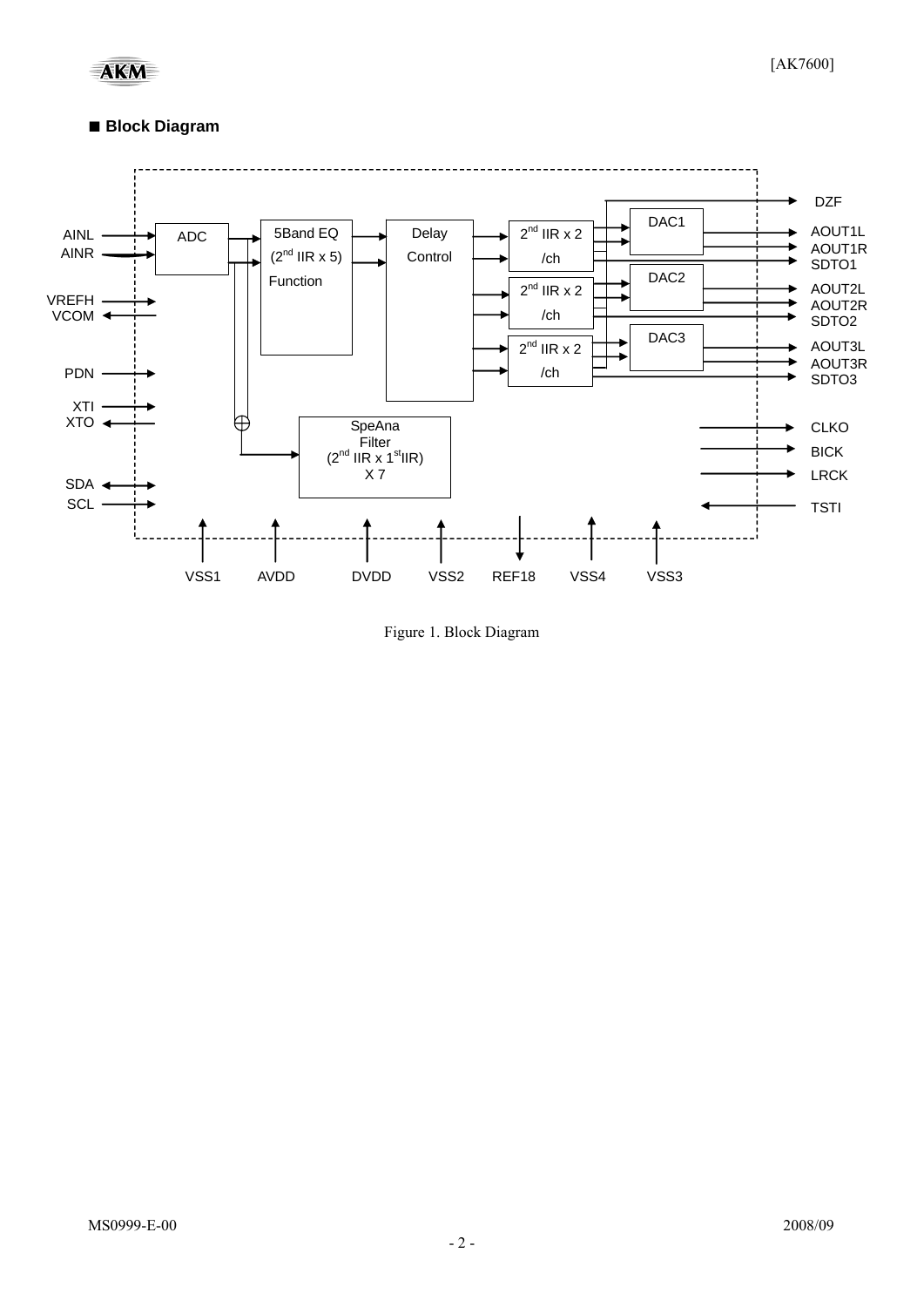#### **■ Ordering Guide**

| AK7600VF | $-40 \sim +85$ °C           | 30pin VSOP(0.65mm pitch) |
|----------|-----------------------------|--------------------------|
| AKD7600  | Evaluation board for AK7600 |                          |

#### **■ Pin Layout**



Figure 2. Pin Layout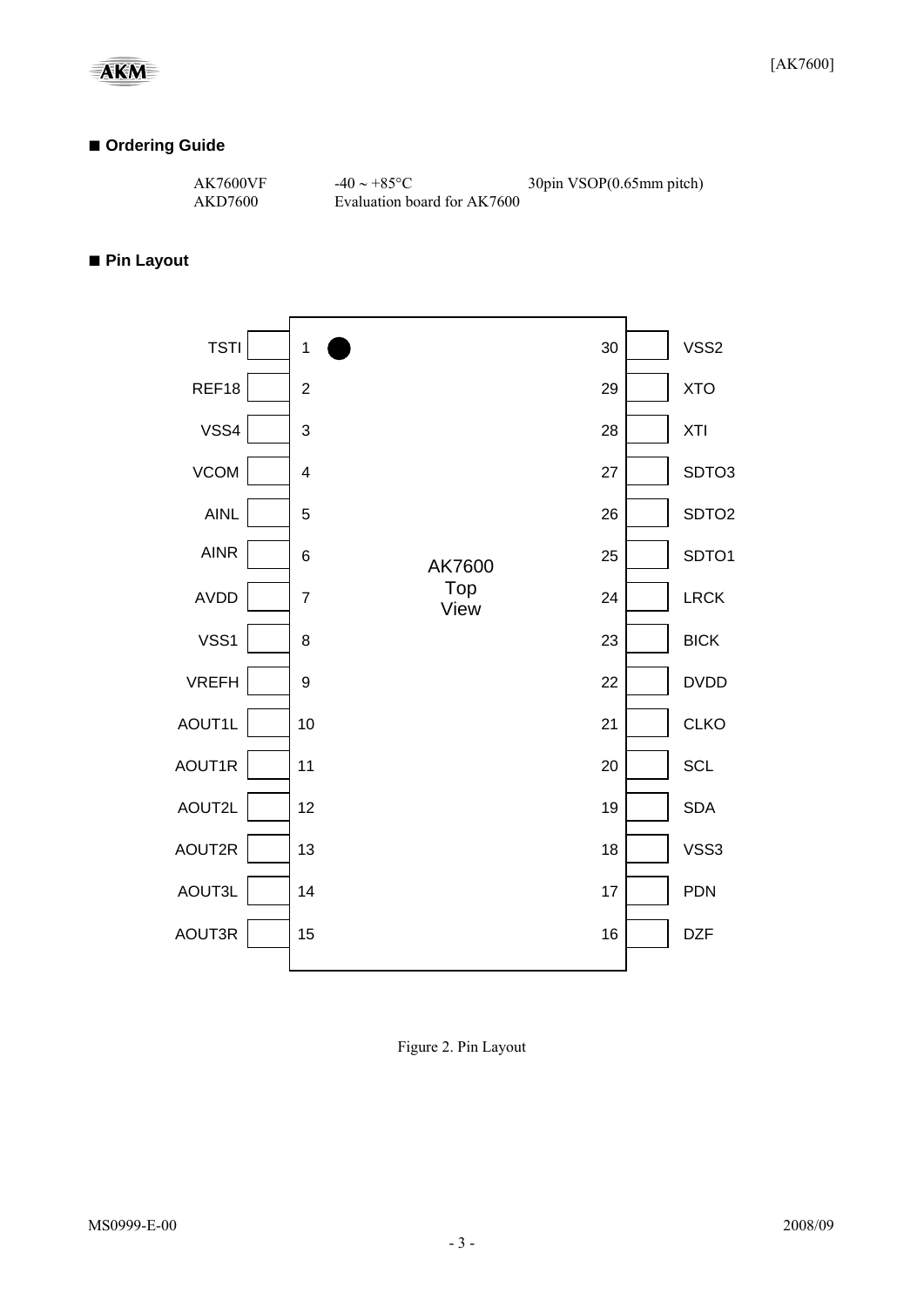#### **PIN FUNCTION**

<span id="page-3-0"></span>

| No.            | Pin Name          | I/O                      | Function                                                                            |
|----------------|-------------------|--------------------------|-------------------------------------------------------------------------------------|
|                | <b>TSTI</b>       |                          | Test Pin                                                                            |
| 1              |                   | Ι                        | This pin should be connected to VSS1.                                               |
| $\overline{2}$ | REF18             | $\overline{O}$           | Internal regulator 1.8V Output pin                                                  |
| $\overline{3}$ | VSS4              |                          | Ground Pin, 0V                                                                      |
| $\overline{4}$ | <b>VCOM</b>       | $\Omega$                 | VCOM pin                                                                            |
| 5              | <b>AINL</b>       | I                        | ADC Input pin Lch.                                                                  |
| 6              | <b>AINR</b>       | I                        | ADC Input pin Rch                                                                   |
| 7              | <b>AVDD</b>       | $\overline{\phantom{0}}$ | Analog Power Supply Pin 4.5~5.5V                                                    |
| 8              | VSS1              | $\blacksquare$           | Ground Pin, 0V                                                                      |
| $\overline{9}$ | <b>VREFH</b>      | $\blacksquare$           | Positive Voltage Reference Input Pin, AVDD                                          |
| 10             | <b>AOUTIL</b>     | $\overline{O}$           | DAC1 Lch Output pin.                                                                |
| 11             | <b>AOUT1R</b>     | $\overline{O}$           | DAC1 Rch Output pin                                                                 |
| 12             | AOUT2L            | $\overline{O}$           | DAC2 Lch Output pin                                                                 |
| 13             | AOUT2R            | $\mathcal{O}$            | DAC2 Rch Output pin                                                                 |
| 14             | AOUT3L            | $\mathcal{O}$            | DAC3 Lch Output pin                                                                 |
| 15             | AOUT3R            | $\mathcal{O}$            | DAC3 Rch Output pin                                                                 |
| 16             | <b>DZF</b>        | $\overline{O}$           | Zero detect pin                                                                     |
|                |                   |                          | Power-Down & Reset Pin                                                              |
| 17             | <b>PDN</b>        | I                        | When "L", the AK7600 is powered-down and the control registers are reset to default |
|                |                   |                          | state.                                                                              |
| 18             | VSS3              | $\blacksquare$           | Ground Pin $0V$                                                                     |
| 19             | <b>SDA</b>        | I/O                      | Control Data Input Pin: SDA $(I^2C$ Bus)<br>(Note 2)                                |
| 20             | <b>SCL</b>        | Ι                        | Control Data Clock Pin: SCL (I <sup>2</sup> C Bus)                                  |
| 21             | <b>CLKO</b>       | $\overline{O}$           | Master Clock Output Pin                                                             |
| 22             | <b>DVDD</b>       |                          | Digital Power Supply 1 Pin, 4.5~5.5V                                                |
| 23             | <b>BICK</b>       | $\mathcal{O}$            | Output Audio Serial Data Clock Pin                                                  |
| 24             | <b>LRCK</b>       | $\mathcal{O}$            | Output Channel Clock Pin                                                            |
| 25             | SDTO1             | $\mathcal{O}$            | Audio Serial Data Output 1 Pin                                                      |
| 26             | SDTO <sub>2</sub> | $\mathcal{O}$            | Audio Serial Data Output 2 Pin                                                      |
| 27             | SDTO3             | $\mathcal{O}$            | Audio Serial Data Output 3 Pin                                                      |
| 28             | <b>XTI</b>        | I                        | X'tal Input Pin                                                                     |
| 29             | <b>XTO</b>        | $\mathcal{O}$            | X'tal Output Pin                                                                    |
| 30             | VSS2              | $\blacksquare$           | Ground Pin, 0V                                                                      |

Note 1. All digital input pins are never to be left float. Note 2. Input mode when powered-down.

## **■Handling of Unused Pin**

The unused I/O pins should be processed appropriately as below

| Classification | Pin Name                                               | Setting                               |
|----------------|--------------------------------------------------------|---------------------------------------|
| Analog         | AOUT1L, AOUT1R, AOUT2L, AOUT2R,<br>AOUT3L, AOUT3R, XTO | These pins should be open.            |
|                | <b>TSTI</b>                                            | This pin should be connected to VSS1. |
| Digital        | BICK, LRCK, CLKO, SDTO1, SDTO2,<br>SDTO3               | These pins should be open.            |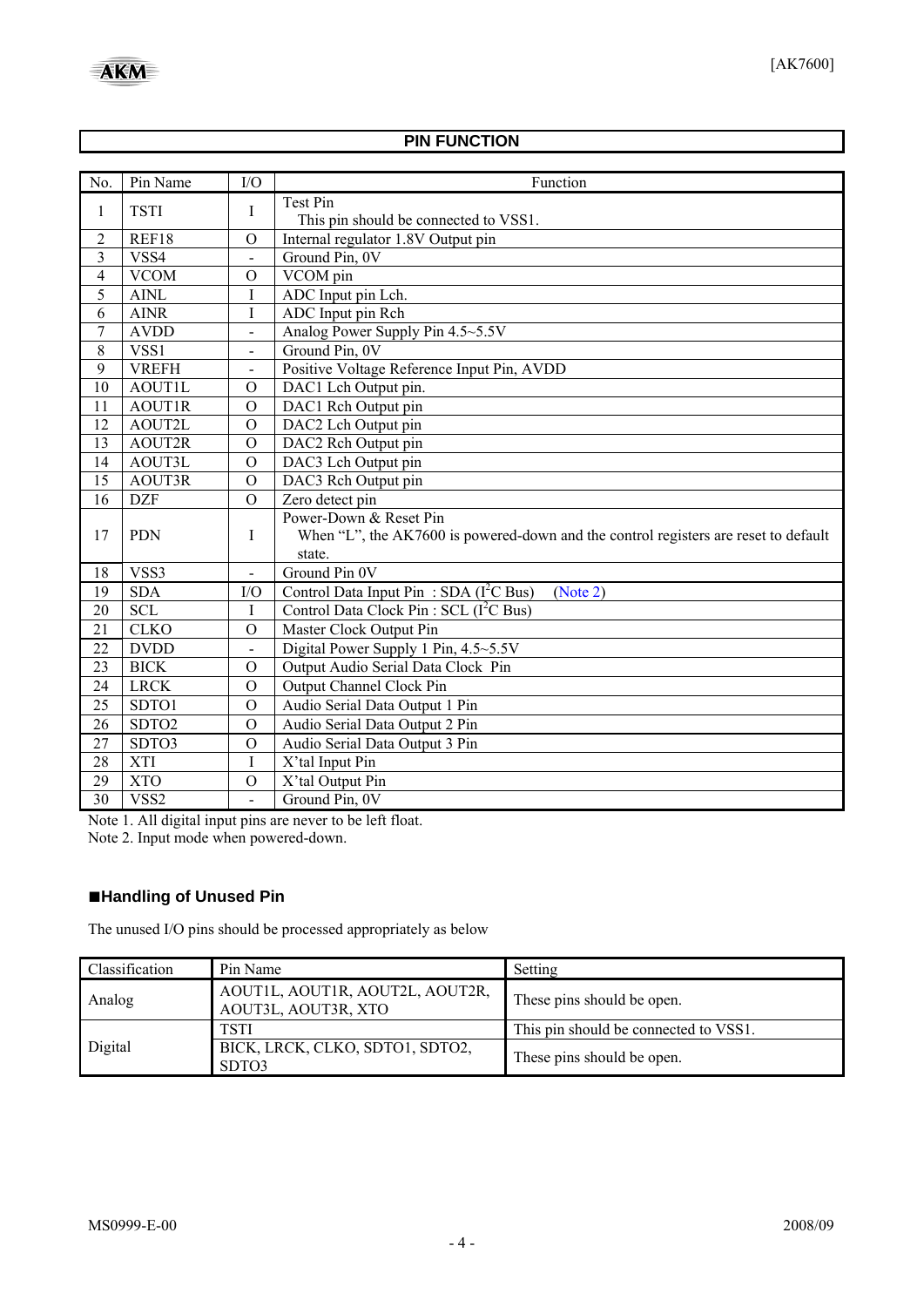#### **ABSOLUTE MAXMUM RATING**

<span id="page-4-0"></span>

| $(VSS1=VSS2=VSS3=VSS4=0V; Note 3)$           |         |               |        |            |              |  |
|----------------------------------------------|---------|---------------|--------|------------|--------------|--|
| Parameter                                    |         | <b>Symbol</b> | min    | max        | <b>Units</b> |  |
| Power Supplies                               | Analog  | <b>AVDD</b>   | $-0.3$ | 6.0        |              |  |
|                                              | Digital | <b>DVDD</b>   | $-0.3$ | 6.0        |              |  |
| Input Current (any pins except for supplies) |         | IΙN           |        | $\pm 10$   | mA           |  |
| Analog Input Voltage                         |         | VINA          | $-0.3$ | $AVDD+0.3$ |              |  |
| Digital Input Voltage                        |         | VIND          | $-0.3$ | $DVDD+0.3$ |              |  |
| Ambient Temperature (power applied)          |         | Ta            | $-40$  | 85         | $\circ$      |  |
| <b>Storage Temperature</b>                   |         | Tstg          | -65    | 150        | $\circ$      |  |

Note 3. All indicated voltages are with respect to ground VSS1, VSS2, VSS3 and VSS4 must be connected to the analog ground plane.

Note 4. Analog input pins are AINL and AINR.

Note 5. Digital input pins are TSTI, SDA, SCL and XTI.

WARNING: Operating at or beyond these limits may result in permanent damage to the device. Normal operation is not guaranteed at these critical conditions.

| <b>RECOMMENDED OPERATING CONDITIONS</b> |         |               |     |     |     |       |  |
|-----------------------------------------|---------|---------------|-----|-----|-----|-------|--|
| $(VSS1=VSS2=VSS3=VSS4=0V; Note 3)$      |         |               |     |     |     |       |  |
| Parameter                               |         | <b>Symbol</b> | mın | typ | max | Jnits |  |
| Power Supplies                          | Analog  | AVDD          | 4.5 | 5.0 |     |       |  |
| (Note 6)                                | Digital | )VDD          | 4.5 | 5.0 |     |       |  |

Note 6. AVDD and DVDD must be the same voltage. The power up sequence between AVDD and DVDD is not critical but the PDN pin must be "L" until all power supplies are ON, then put the PDN pin to "H". All power supplies of the AK7600 are must be ON. Do not turn any power supply off (means the same voltage as ground or floating) independently. When using the AK7600 with I²C bus, the power supply of the AK7600 must not be turned off unless the power supplies of the surrounding device are turned off.

\* AKEMD assumes no responsibility for the usage beyond the conditions in this datasheet.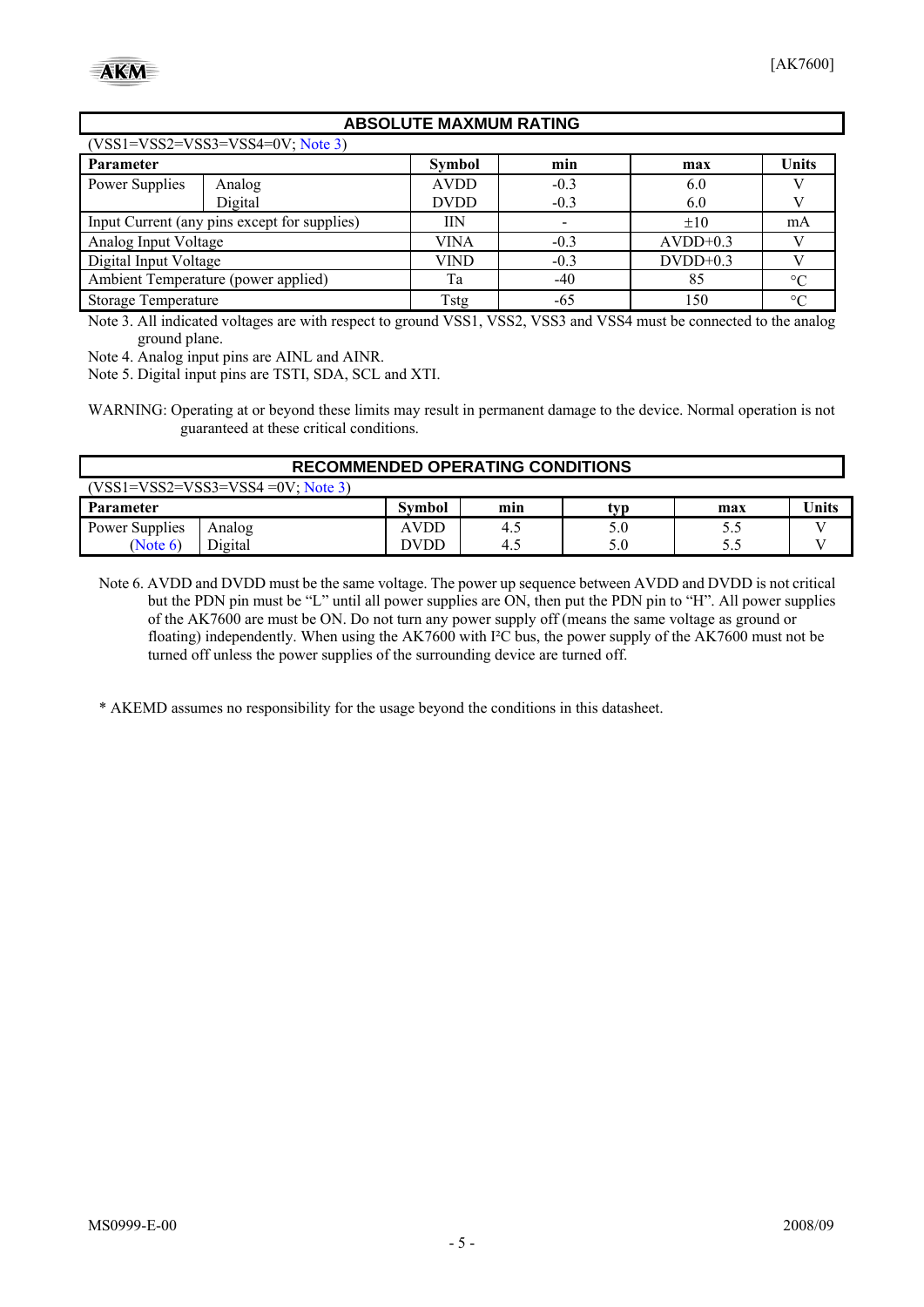<span id="page-5-0"></span> $\mathbf{r}$ 

| <b>ANALOG CHARACTERISTICS</b>                                                                                 |                           |              |          |                 |      |              |
|---------------------------------------------------------------------------------------------------------------|---------------------------|--------------|----------|-----------------|------|--------------|
| $(Ta=25^{\circ}C; AVDD=5.0V, DVD=5.0V; VSS1=VSS2=VSS3=VSS4=0V; VREFH=AVDD, fs=44.1kHz; BICK=64fs;$            |                           |              |          |                 |      |              |
| Signal Frequency=1kHz; 24bit Data; Measurement Frequency=20Hz~20kHz at 44.1kHz, ; unless otherwise specified) |                           |              |          |                 |      |              |
| Parameter                                                                                                     |                           |              | min      | typ             | max  | <b>Units</b> |
| <b>ADC Analog Input Characteristics (single inputs)</b>                                                       |                           |              |          |                 |      |              |
| Resolution                                                                                                    |                           |              |          |                 | 24   | <b>Bits</b>  |
| $S/(N+D)$                                                                                                     | $fs=44.1kHz$              | $-1dBFS$     | 83       | 90              |      | dB           |
|                                                                                                               | $BW = 20kHz$              | $-60$ dBFS   |          | $\overline{35}$ |      |              |
| <b>DR</b><br>S/N                                                                                              | (-60dBFS with A-weighted) |              | 90<br>90 | 97              |      | dB           |
| (A-weighted)<br>Interchannel Isolation                                                                        |                           |              | 90       | 97<br>110       |      | dB<br>dB     |
| Interchannel Gain Mismatch                                                                                    |                           |              |          | $\theta$        | 0.5  | dB           |
| Gain Drift                                                                                                    |                           |              |          | 20              |      | ppm/°C       |
| Input Voltage                                                                                                 | $AIN=0.65xVREFH$          |              | 3.09     | 3.25            | 3.41 | Vpp          |
| <b>Input Resistance</b>                                                                                       |                           |              | 22       | 45              |      | $k\Omega$    |
| Power Supply Rejection                                                                                        |                           | (Note 7)     |          | 50              |      | dB           |
| <b>DAC Analog Output Characteristics (single outputs)</b>                                                     |                           |              |          |                 |      |              |
| Resolution                                                                                                    |                           |              |          |                 | 24   | <b>Bits</b>  |
| $S/(N+D)$                                                                                                     | $fs=44.1kHz$              | $-1$ d $BFS$ |          | 90              |      | dB           |
|                                                                                                               | $BW=20kHz$                | $-60$ dBFS   |          | 39              |      |              |
| <b>DR</b>                                                                                                     | (-60dBFS with A-weighted) |              |          | 102             |      | dB           |
| S/N<br>(A-weighted)                                                                                           |                           |              |          | 102             |      | dB           |
| Interchannel Isolation                                                                                        |                           |              | 90       | 110             |      | dB           |
| Interchannel Gain Mismatch                                                                                    |                           |              |          | $\Omega$        | 0.5  | dB           |
| Gain Drift                                                                                                    |                           |              |          | 20              |      | ppm/°C       |
| Output Voltage                                                                                                | AOUT=0.65xVREFH           |              | 3.09     | 3.25            | 3.41 | Vpp          |
| <b>Load Resistance</b>                                                                                        |                           | (AC load)    | 5        |                 |      | $k\Omega$    |
| Load Capacitance                                                                                              |                           |              |          |                 | 30   | pF           |
| Power Supply Rejection<br>(Note 7)                                                                            |                           |              |          | 50              |      | dB           |
| <b>ADC</b> to DAC Characteristics (single outputs)                                                            |                           |              |          |                 |      |              |
| Resolution                                                                                                    |                           |              |          |                 | 24   | <b>Bits</b>  |
| $S/(N+D)$                                                                                                     | $fs = 44.1kHz$            | $-1$ d $BFS$ | 80       | 87              |      | dB           |
|                                                                                                               | $BW=20kHz$                | $-60$ dBFS   |          | 34              |      |              |
| DR                                                                                                            | (-60dBFS with A-weighted) |              | 87       | 96              |      | dB           |
| S/N<br>(A-weighted)                                                                                           |                           |              | 87       | 96              |      | dB           |

Note 7. PSR is applied to AVDD and DVDD with 1kHz, 50mVpp. This is the value of convoluted sinusoidal voltage of 1kHz and 50mVpp when the VREFH pin is held +5V.

| Parameter                         |              | min | typ | max | <b>Units</b> |
|-----------------------------------|--------------|-----|-----|-----|--------------|
| <b>Power Supplies</b>             |              |     |     |     |              |
| Power Supply Current              |              |     |     |     |              |
| Normal Operation (PDN pin = "H")  |              |     |     |     |              |
| <b>AVDD</b>                       | $fs=44.1kHz$ |     | 46  | 69  | mA           |
| <b>DVDD</b>                       | $fs=44.1kHz$ |     | b   |     | mA           |
| Power-down mode (PDN $pin = "L")$ |              |     |     |     |              |
| AVDD+DVDD                         | (Note 8)     |     | 300 | 450 | uА           |

Note 8. The AK7600 is not operating. This value is when all the digital input pins including clocks are held to VSS2.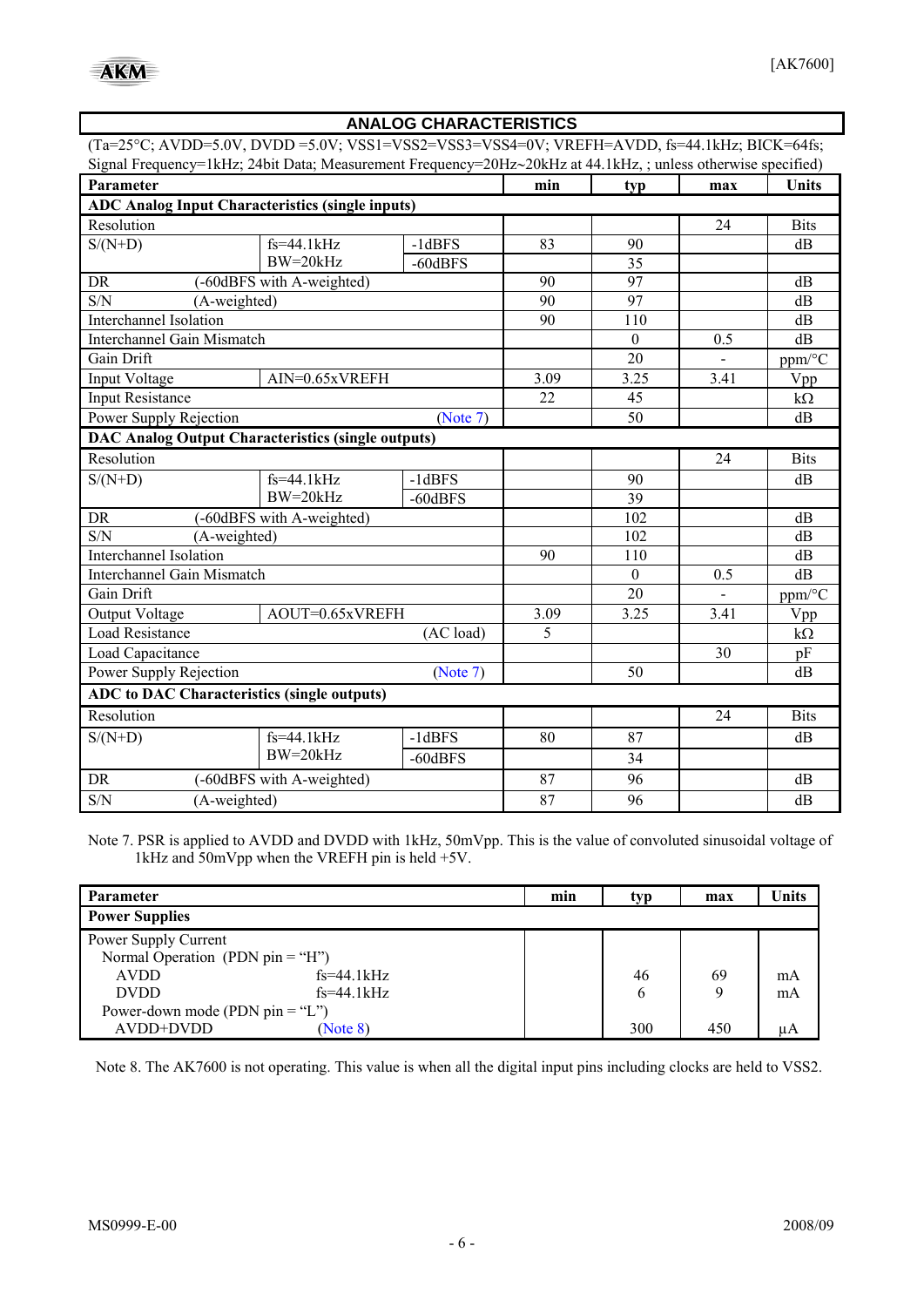<span id="page-6-0"></span>

| <b>FILTER CHARACTERISTICS</b>                                  |               |                    |                          |                |                          |              |
|----------------------------------------------------------------|---------------|--------------------|--------------------------|----------------|--------------------------|--------------|
| $(Ta= -40 \sim +85\degree C$ ; AVDD=4.5~ 5.5V, DVDD=4.5~ 5.5V) |               |                    |                          |                |                          |              |
| Parameter                                                      |               | <b>Symbol</b>      | min                      | typ            | max                      | <b>Units</b> |
| <b>ADC Digital Filter (Decimation LPF):</b>                    |               |                    |                          |                |                          |              |
| Passband<br>(Note 9)                                           | ±0.1dB        | <b>PB</b>          | $\boldsymbol{0}$         | $\blacksquare$ | 17.3                     | kHz          |
|                                                                | $-0.2dB$      |                    |                          | 18.3           |                          | kHz          |
|                                                                | $-3.0dB$      |                    |                          | 21.1           |                          | kHz          |
| Stopband                                                       | (Note 9)      | SB                 | 25.7                     |                |                          | kHz          |
| Passband Ripple                                                |               | <b>PR</b>          |                          |                | $\pm 0.04$               | dB           |
| Stopband Attenuation                                           |               | <b>SA</b>          | 68                       | $\blacksquare$ | $\overline{a}$           | dB           |
| <b>Group Delay Distortion</b>                                  |               | $\Delta GD$        | $\overline{a}$           | $\mathbf{0}$   | $\overline{\phantom{0}}$ | $\mu$ s      |
| Group Delay                                                    | (Note 10)     | GD                 | $\blacksquare$           | 16             | $\overline{\phantom{0}}$ | 1/fs         |
| <b>ADC Digital Filter (HPF):</b>                               |               |                    |                          |                |                          |              |
| Frequency Response (Note 9)                                    | $-3dB$        | <b>FR</b>          | $\blacksquare$           | 0.86           | $\overline{\phantom{0}}$ | Hz           |
|                                                                | $-0.1dB$      |                    |                          | 5.9            |                          | Hz           |
| <b>DAC Digital Filter (LPF):</b>                               |               |                    |                          |                |                          |              |
| Passband<br>(Note 9)                                           | $\pm 0.06$ dB | <b>PB</b>          | $\boldsymbol{0}$         |                | 20.0                     | kHz          |
|                                                                | $-6.0dB$      |                    |                          | 22.05          |                          | kHz          |
| Stopband                                                       | (Note 9)      | <b>SB</b>          | 24.1                     |                |                          | kHz          |
| Passband Ripple                                                |               | PR                 | $\overline{a}$           |                | $\pm 0.02$               | dB           |
| <b>Stopband Attenuation</b>                                    |               | <b>SA</b>          | 54                       |                |                          | dB           |
| Group Delay Distortion                                         |               | $\Delta \text{GD}$ | $\overline{\phantom{a}}$ | $\overline{0}$ | $\overline{\phantom{0}}$ | $\mu$ s      |
| Group Delay                                                    | (Note 10)     | <b>GD</b>          | $\blacksquare$           | 20             | $\blacksquare$           | 1/fs         |
| DAC Digital Filter + Analog Filter:                            |               |                    |                          |                |                          |              |
| Frequency Response (Note 11)                                   | $20 - 20$ kHz | <b>FR</b>          |                          | $\pm 0.1$      |                          | dB           |

Note 9. The passband and stopband frequencies scale with fs (system sampling rate). For example, when fs= 44.1kHz, DAC is PB=0.45412\*fs (@±0.06dB).

Note 10. The calculated delay time induced by digital filtering. This time is from the input of an analog signal to the setting of 24bit data both channels to the ADC output register for ADC. This time is from the set of 24bit data to the input registers to the output of analog signal for DAC.

Note 11. The reference frequency of these responses is 1kHz.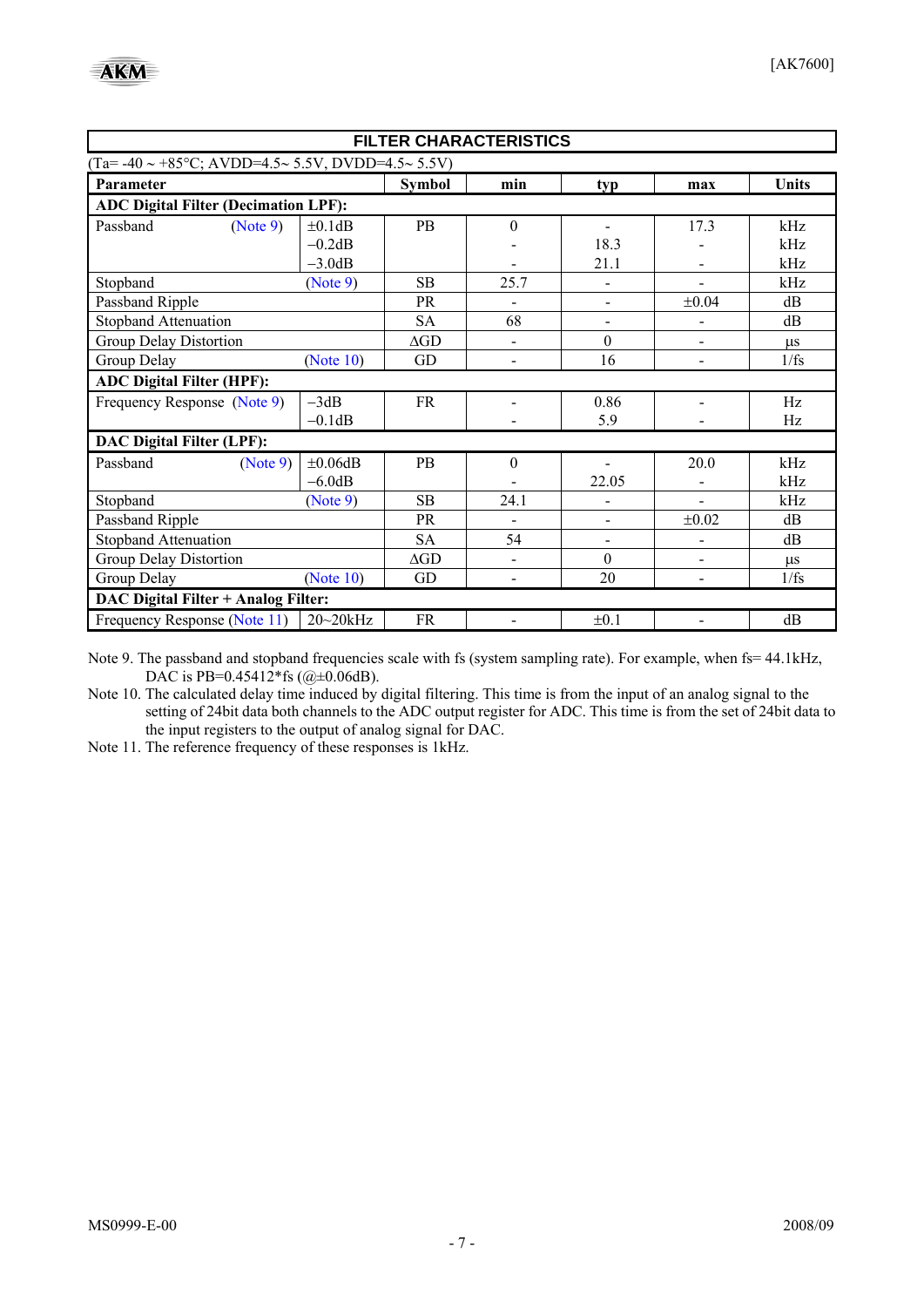| DC CHARACTERISTICS                                                                                                                                                        |                                                                   |                          |            |     |            |        |
|---------------------------------------------------------------------------------------------------------------------------------------------------------------------------|-------------------------------------------------------------------|--------------------------|------------|-----|------------|--------|
|                                                                                                                                                                           | $(Ta=-40^{\circ}C\rightarrow +85^{\circ}C$ ; AVDD= DVDD=4.5~5.5V) |                          |            |     |            |        |
| Parameter                                                                                                                                                                 |                                                                   | <b>Symbol</b>            | Min        | typ | max        | Units  |
| High-Level Input Voltage<br>(XTI, TSTI pins)                                                                                                                              |                                                                   | <b>VIH</b>               | 70%DVDD    |     |            | V      |
| Low-Level Input Voltage<br>(XTI, TSTI pins)                                                                                                                               |                                                                   | <b>VIL</b>               |            |     | 30%DVDD    | V      |
| High-Level Input Voltage<br>(PDN, SDA, SCL pins)                                                                                                                          |                                                                   | VIH                      | 2.0        |     |            | V      |
| Low-Level Input Voltage<br>(PDN, SDA, SCL, pins)                                                                                                                          |                                                                   | <b>VIL</b>               |            |     | 0.8        | V      |
| High-Level Output Voltage<br>(SDTO1, SDTO2, SDTO3, LRCK, BICK, SDA<br>CLKO, DZF pins:<br>Low-Level Output Voltage<br>(SDTO1, SDTO2, SDTO3, LRCK, BICK,<br>CLKO, DZF pins: | Iout= $-100\mu$ A)                                                | <b>VOH</b>               | $DVDD-0.5$ |     |            | V      |
|                                                                                                                                                                           | Iout= $100\mu$ A)<br>$Iout=3mA)$                                  | <b>VOL</b><br><b>VOL</b> |            |     | 0.5<br>0.4 | V<br>V |
| (SDA pins:<br><b>Input Leakage Current</b>                                                                                                                                |                                                                   | Iin                      |            |     | $\pm 10$   | μA     |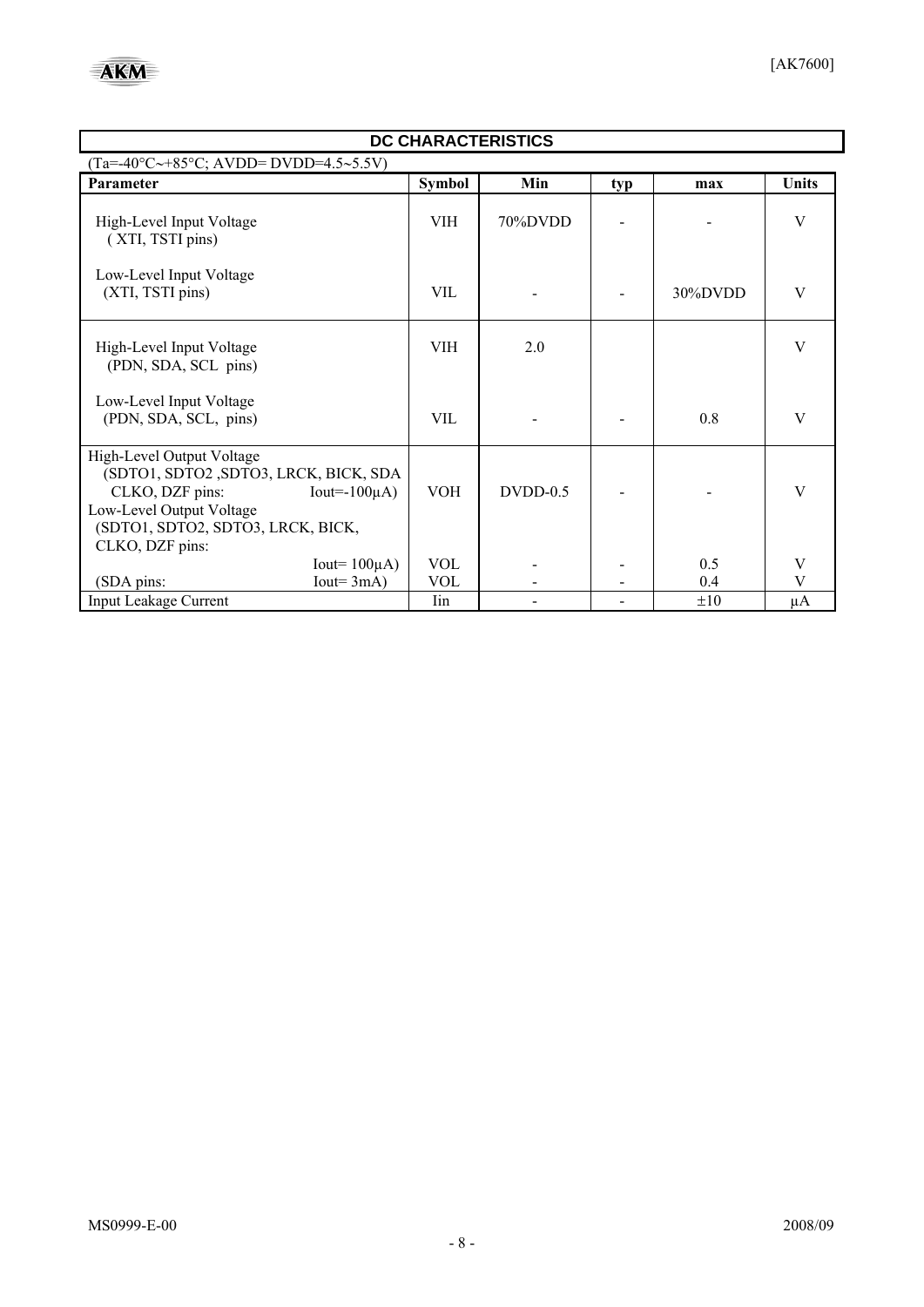<span id="page-8-0"></span>

| <b>SWITCHING CHARACTERISTICS</b>              |                                                                                                              |       |      |     |                 |  |  |
|-----------------------------------------------|--------------------------------------------------------------------------------------------------------------|-------|------|-----|-----------------|--|--|
|                                               | $(Ta=-40\rightarrow +85\degree C; AVDD=4.5\sim 5.5V; DVD=4.5\sim 5.5V; CL=20pF; unless otherwise specified)$ |       |      |     |                 |  |  |
| Parameter                                     | <b>Symbol</b>                                                                                                | Min   | typ  | max | <b>Units</b>    |  |  |
| <b>Master Clock Timing</b>                    |                                                                                                              |       |      |     |                 |  |  |
| <b>Crystal Resonator</b>                      |                                                                                                              |       |      |     |                 |  |  |
| Frequency                                     | fXTAL                                                                                                        | 10    |      | 13  | MHz             |  |  |
| <b>MCKO</b> Output                            |                                                                                                              |       |      |     |                 |  |  |
| Frequency                                     | <b>fMCK</b>                                                                                                  | 10    |      | 13  | <b>MHz</b>      |  |  |
| Duty cycle                                    | dMCK                                                                                                         | 40    | 50   | 60  | $\frac{0}{0}$   |  |  |
| <b>External Clock</b>                         |                                                                                                              |       |      |     |                 |  |  |
| $256$ fsn:                                    | fCLK                                                                                                         | 10    |      | 13  | MH <sub>z</sub> |  |  |
| Pulse Width Low                               | tCLKL                                                                                                        | 36    |      |     | ns              |  |  |
| Pulse Width High                              | tCLKH                                                                                                        | 36    |      |     | ns              |  |  |
| <b>MCKO</b> Output                            |                                                                                                              |       |      |     |                 |  |  |
| Frequency                                     | <b>fMCK</b>                                                                                                  | 10    |      | 13  | <b>MHz</b>      |  |  |
| Duty cycle                                    | dMCK                                                                                                         | 40    | 50   | 60  | $\frac{0}{0}$   |  |  |
| <b>Audio Interface Timing (Master mode)</b>   |                                                                                                              |       |      |     |                 |  |  |
| <b>BICK</b> Frequency                         | <b>fBCK</b>                                                                                                  |       | 64fs |     | Hz              |  |  |
| <b>BICK Duty</b>                              | dBCK                                                                                                         |       | 50   |     | $\frac{0}{0}$   |  |  |
| BICK "↓" to LRCK                              | tMBLR                                                                                                        | $-20$ |      | 20  | ns              |  |  |
| $BICK \overset{\alpha}{\downarrow}$ " to SDTO | tBSD                                                                                                         | $-20$ |      | 20  | ns              |  |  |

Note 12. "L" when using  $I<sup>2</sup>C$  format.

Note 13. BICK rising edge must not occur at the same time as LRCK edge.

| Parameter                                              | <b>Symbol</b> | min      | typ | max | <b>Units</b> |
|--------------------------------------------------------|---------------|----------|-----|-----|--------------|
| Control Interface Timing $(I2C$ Bus mode):             |               |          |     |     |              |
| <b>SCL Clock Frequency</b>                             | fSCL          |          |     | 400 | kHz          |
| <b>Bus Free Time Between Transmissions</b>             | tBUF          | 1.3      |     |     | $\mu$ s      |
| Start Condition Hold Time (prior to first clock pulse) | tHD:STA       | 0.6      |     |     | $\mu$ s      |
| Clock Low Time                                         | tLOW          | 1.3      |     |     | $\mu$ s      |
| Clock High Time                                        | tHIGH         | 0.6      |     |     | $\mu$ s      |
| Setup Time for Repeated Start Condition                | tSU:STA       | 0.6      |     |     | $\mu$ s      |
| SDA Hold Time from SCL Falling<br>(Note 14)            | tHD:DAT       | $\Omega$ |     |     | $\mu$ s      |
| SDA Setup Time from SCL Rising                         | $t$ SU:DAT    | 0.1      |     |     | $\mu$ s      |
| Rise Time of Both SDA and SCL Lines                    | tR            |          |     | 0.3 | $\mu$ s      |
| Fall Time of Both SDA and SCL Lines                    | tF            |          |     | 0.3 | $\mu$ s      |
| Setup Time for Stop Condition                          | tSU:STO       | 0.6      |     |     | $\mu$ s      |
| Pulse Width of Spike Noise Suppressed by Input Filter  | tSP           | $\Omega$ |     | 50  | ns           |
| Capacitive load on bus                                 | Cb            |          |     | 400 | pF           |
| <b>Power-down &amp; Reset Timing</b>                   |               |          |     |     |              |
| PDN Pulse Width<br>(Note 15)                           | tPD           | 150      |     |     | ns           |

Note 14. Data must be held long enough to bridge the 300ns-transition time of SCL.

Note 15. The AK7600 can be reset by bringing the PDN pin = "L".

Note 16. I2C is a registered trademark of Philips Semiconductors.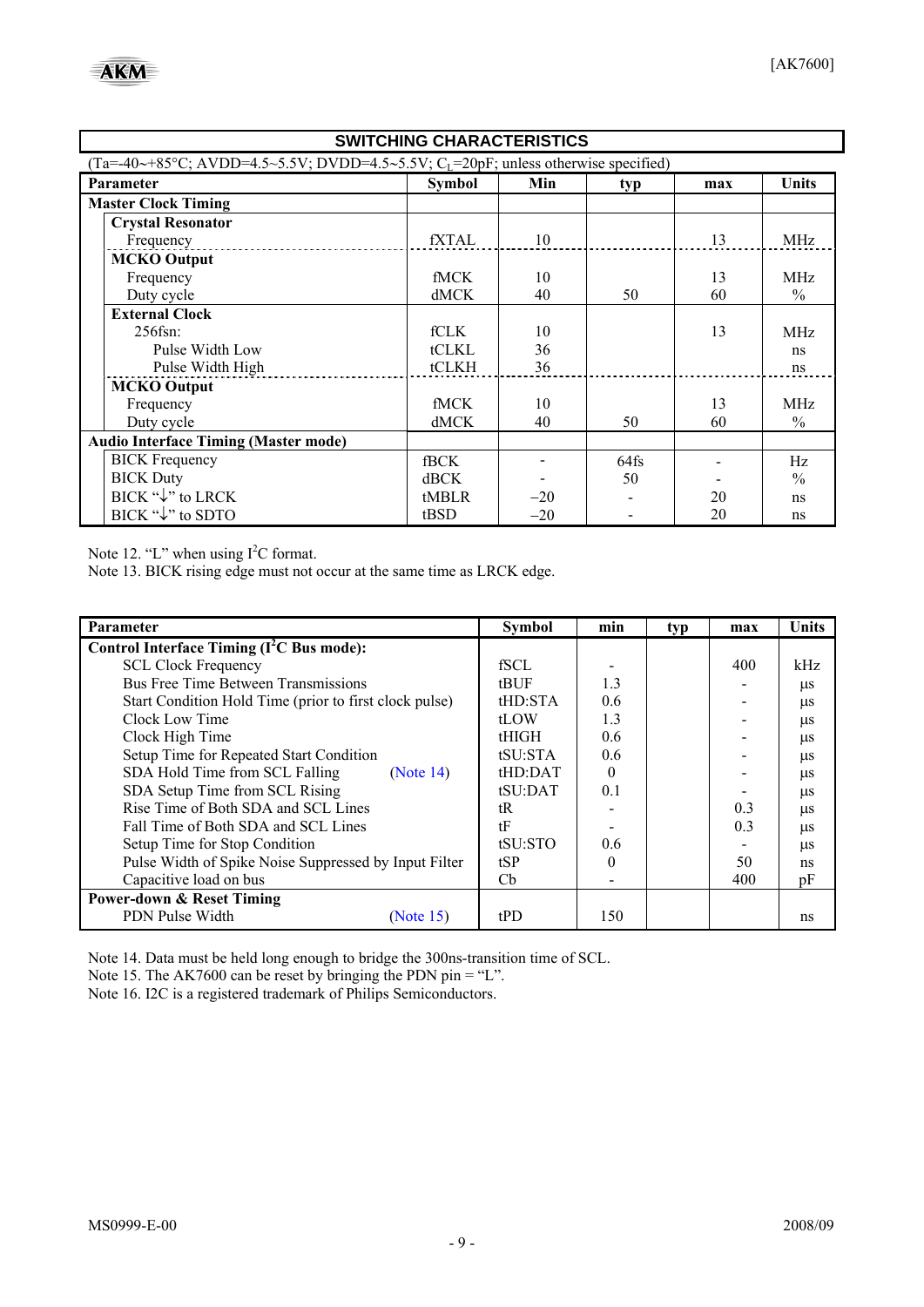#### **■ Timing Diagram**



Figure 3. Clock Timing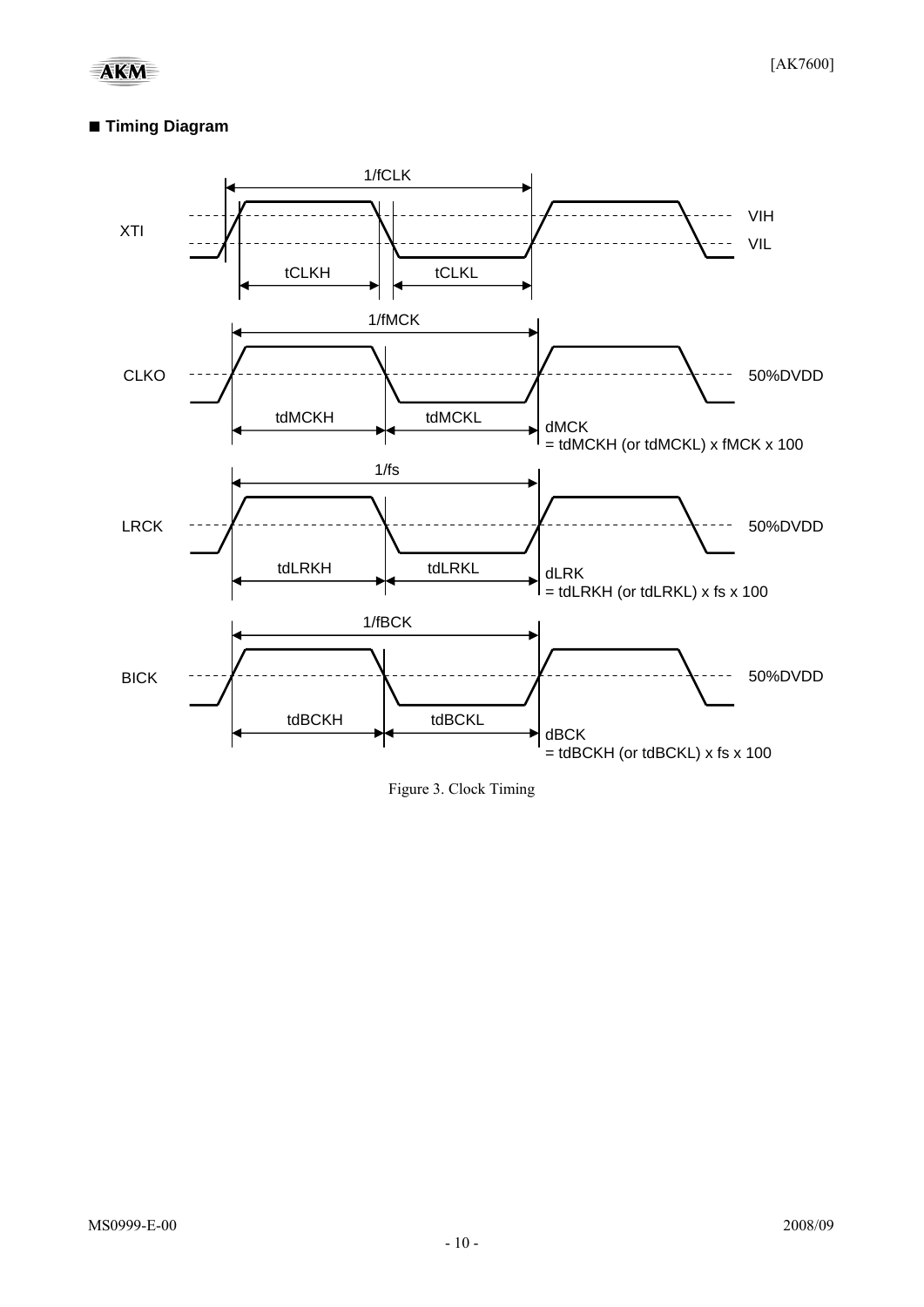

Figure 4. Audio Interface Timing (Master mode)



Figure 6. Power Down & Reset Timing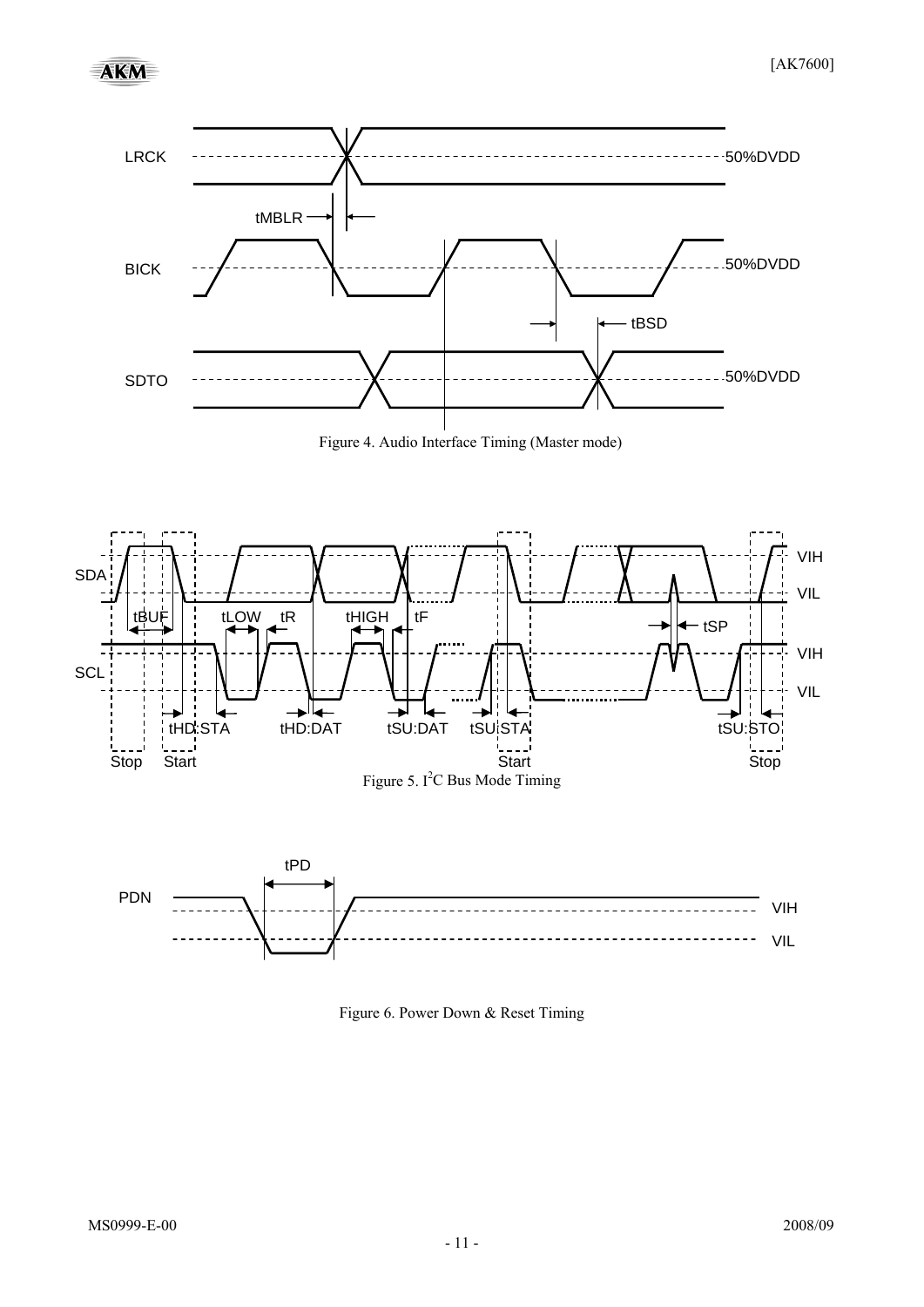#### **OPERATION OVERVIEW**

#### <span id="page-11-0"></span>**■System Clock**

The external clock input or X'tal input is available for MCLK clock source. ([Figure 7](#page-11-0), [Figure 8\)](#page-11-0) The required clock for master mode is 256fs MCLK only.

In the normal operation, if the clock is stopped, click noise may occur when the clock supply is restarted. It can be prevent by external mute.

| . RCV    | <b>MCLK</b><br>(MH <sub>2</sub> ) | <b>BICK</b><br>(MHz) |
|----------|-----------------------------------|----------------------|
| İS       | $256$ fs                          | 64fs                 |
| 14 11⁄H7 |                                   |                      |

Table 1. System Clock Example

#### **■ Clock Source**

The clock for the XTI pin can be generated by two methods:

1) External Clock



Figure 7. External Clock Mode

Note. Do not input the clock over DVDD.



Figure 8. X'tal Mode Note: The capacitor is dependent on X'tal value. (Typ.15pF) When using X'tal, DVDD=4.5~5.5V.

2) X'tal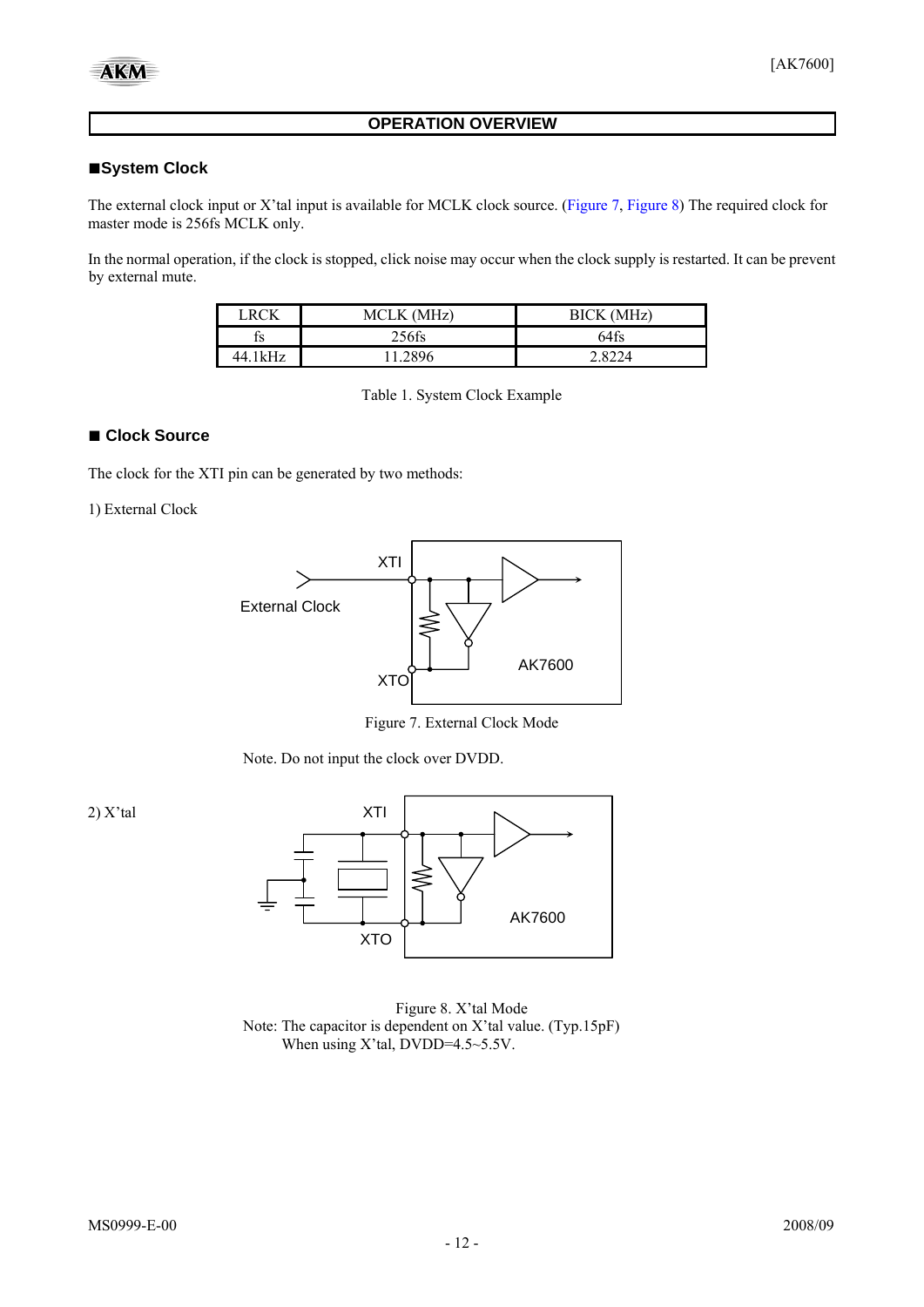<span id="page-12-0"></span>
$$
\mathbf{AKM}
$$

#### **■ Digital High Pass Filter**

The ADC has a digital high pass filter for DC offset cancellation. The cut-off frequency of the HPF is 1.0Hz  $(Qf<sub>S</sub>=44.1kHz)$ . The frequency response scales with fs.

#### ■ Master Clock Output Pin

CLKO is the output pin for master clock.

#### ■ Audio Interface Format

The DIF pin can select between two serial data modes as shown in [Table 2](#page-12-0). In all modes the serial data is MSB-first, two's complement format and it is latched on the rising edge of BICK.

| DIF  | $SDTO1-3$                |     | LRCK | <b>BICK</b> |     |           |
|------|--------------------------|-----|------|-------------|-----|-----------|
| Mode |                          |     | I/C  |             | I/O |           |
|      | 24bit, Left<br>justified | H/L | O    | 64fs        |     |           |
|      | 24bit, $I^2S$            | /H  |      | 64fs        |     | (default) |





Figure 10. Mode 1 Timing  $(I^2S \text{ Mode})$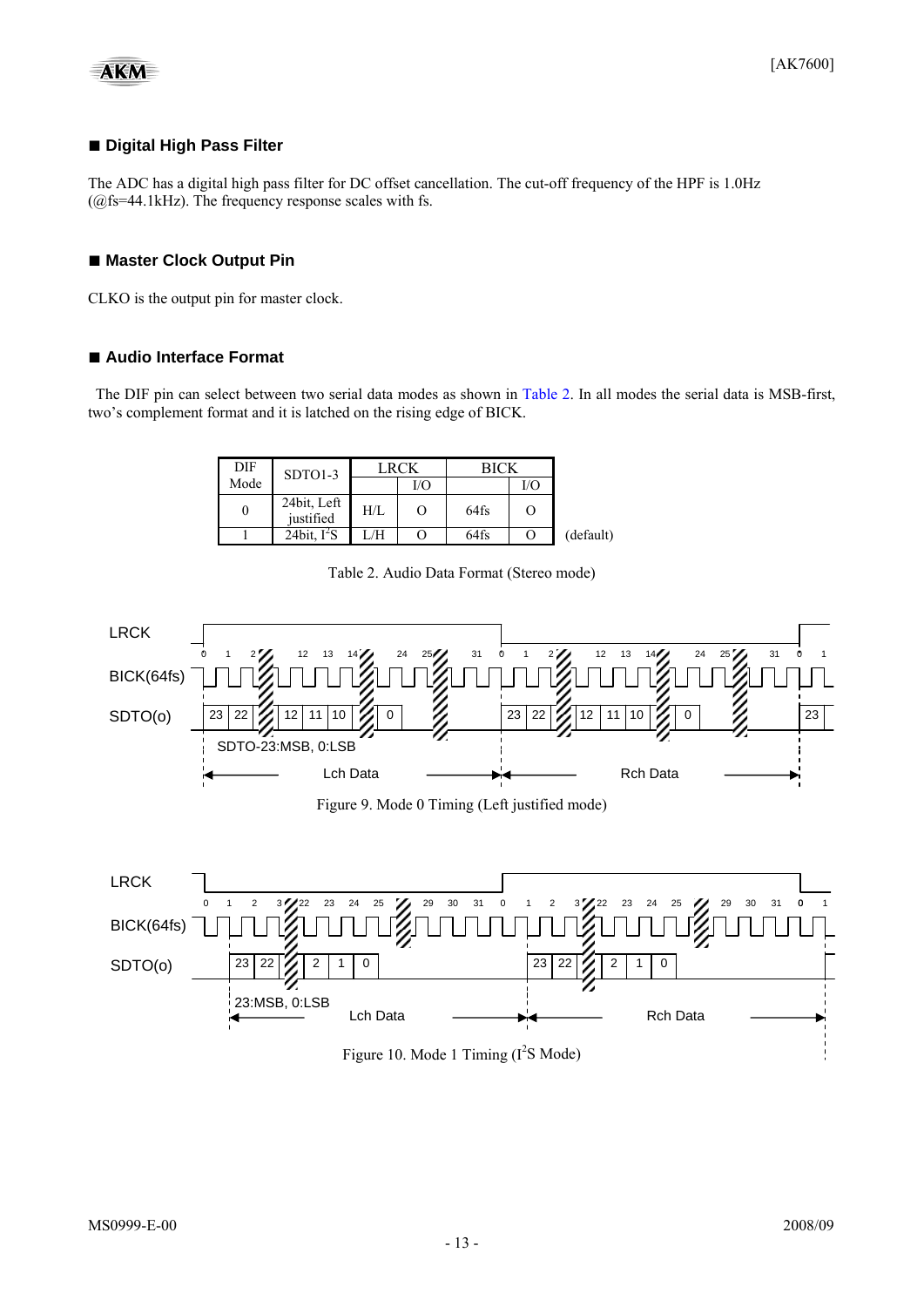#### ■ Zero Detect Function

The AK7600 has independent zeros detect function for each DAC, which is always enabled. DZDD1-3 bits of CONT1 can select detection channel group and this function covers 6-channel outputs. Counting on "AND" for zero detected flags of selected channels, when the input data is continuously zeros for 8192 LRCK cycles, the DZF pin goes to "H" at DZLH bit (CONT1) is "0", the DZF pin goes to "L" at DZLH bit (CONT1) is "1". The DZF pin immediately returns to "L" (DZLH bit "0") or "H" (DZLH bit "1") if the input data is not zero after the zero detection.

#### **■ Soft Mute**

Soft mute operation is performed in the digital domain. When the SMUTE bit is set "1", the output signal is attenuated to -∞ in 1024 LRCK cycles. When the SMUTE bit is returned to "0", the mute is cancelled and the output attenuation gradually changes to 0dB in 1024 LRCK cycles. If the soft mute is cancelled within the 1024 LRCK cycles after starting this operation, the attenuation is discontinued and it is returned to 0dB by the same cycle. Soft mute is effective for changing the signal source without stopping the signal transmission.



Note:

- (1) The transition time to attenuate input data to - $\infty$  is 1024 LRCK cycles (1024/fs).
- (2) The transition time to return to the full scale of the DAC input is 1024 LRCK cycles (1024/fs).
- (3) Analog output corresponding to digital input has group delay (GD).
- (4) If the soft mute is cancelled before attenuating -∞ after starting the operation, the attenuation is discontinued and returned to ATT level by the same cycle.
- (5) When the input data for both channels are continuously zero for 8192 LRCK cycles, the DZF pin goes to "H". if the DZLH bit is "0" (the DZF pin goes to "L" if the DZLH bit is "1"). The DZF pin immediately returns to "L" if the input data are not zero after going to DZF "H" (DZLH bit  $=$ "0").

Figure 11 Soft Mute and Zero Detect Function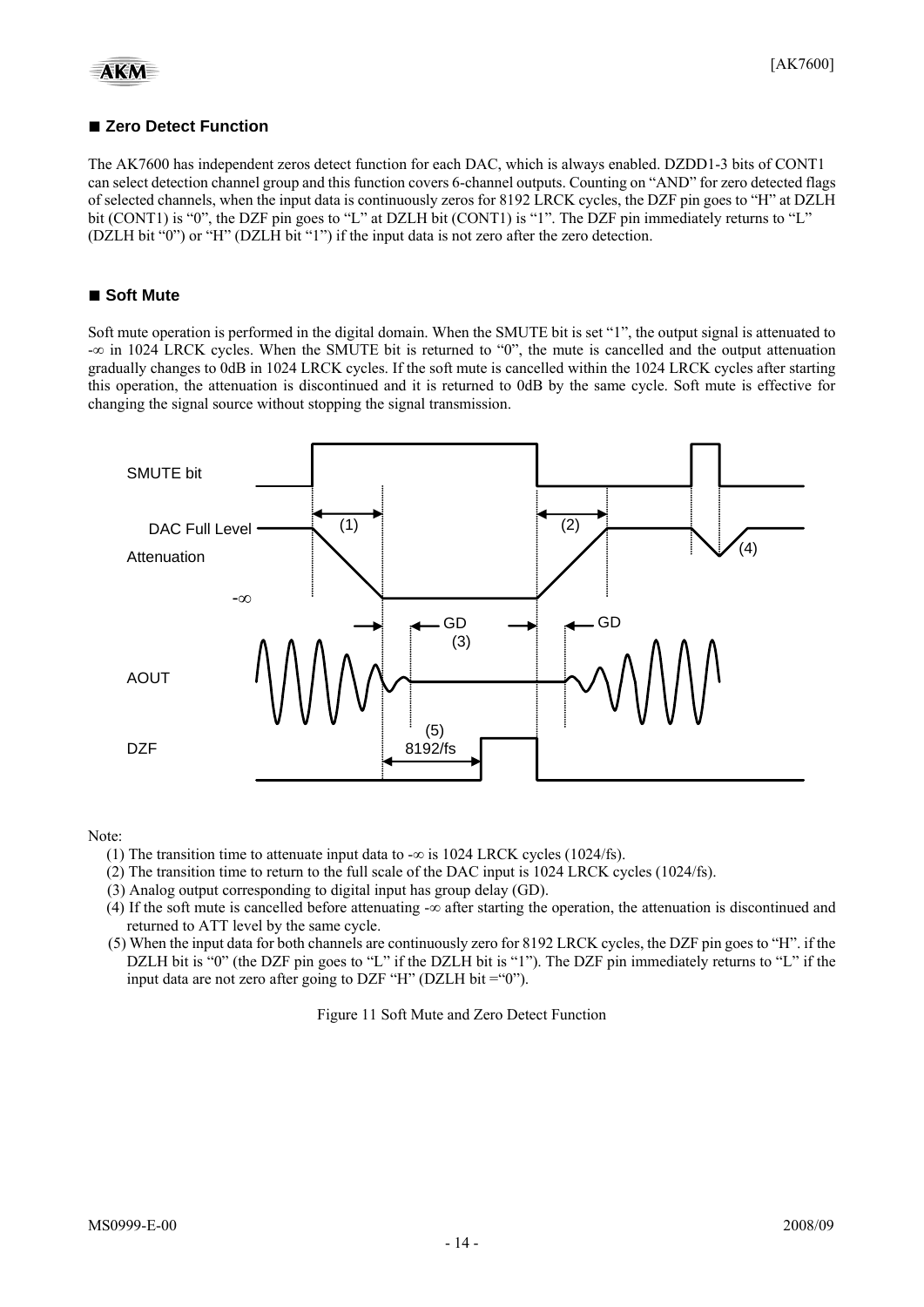#### <span id="page-14-0"></span>**■ System Reset**

The AK7600 should be reset once by bringing the PDN pin = "L" upon power-up. The regulator will be powered-up by inputting the master clock to the XTI pin directly or connect with a X'tal. The internal master clock starts by setting RSTN bit to "1" after an interval of 10ms.

#### ■ Power Down

The ADC and DAC parts of the AK7600 are placed in the power-down mode by bringing the PDN pin "L" and the digital filter is also reset at the same time. The internal registers are initiated to their default value by the PDN pin = "L". This reset should always be made after power-up. In the power-down mode, SDTO1-3, BICK, LRCK and DZF pins go to "L" and the analog output is VSS. When exiting the power-down mode, the AK7600 will be in reset state since the RSTN bit = "0". [Figure 12](#page-14-0) shows the power on/off sequence example.



Note:

- (1) After the PDN pin  $=$  "H", the internal PDN is "L" until X'tal and regulator are powered-up. (Register writing is not valid for 10ms of this period)
- (2) During the RSTN bit is "0", all circuits will be powered down except the regulator and X'tal even when the internal PDN is "H".
- (3) Regulator will be powered-up after the PDN pin goes to "H".
- (4) The DAC and SDTO1-3 outputs corresponding to the ADC input has group delay (GD).
- (5) The SDTP1-3 outputs are "0" when the AK7600 is powered-down.
- (6) The DAC output is VSS voltage when the AK7600 is powered-down.
- (7) Click noise occurs at the falling edge of PDN.
- (8) In case of connecting a X'tal, the clock output is "L" when the PDN pin  $=$ "L". The X'tal will be powered up after the PDN pin  $=$ "H".
- (9) In power down mode(PDN pin = "L"), the DZF pin = "L".
- (10)The DZF pin output will reflects the DZLH bit setting when internal PDN is "H".

Figure 12. Power Up/Down Sequence Example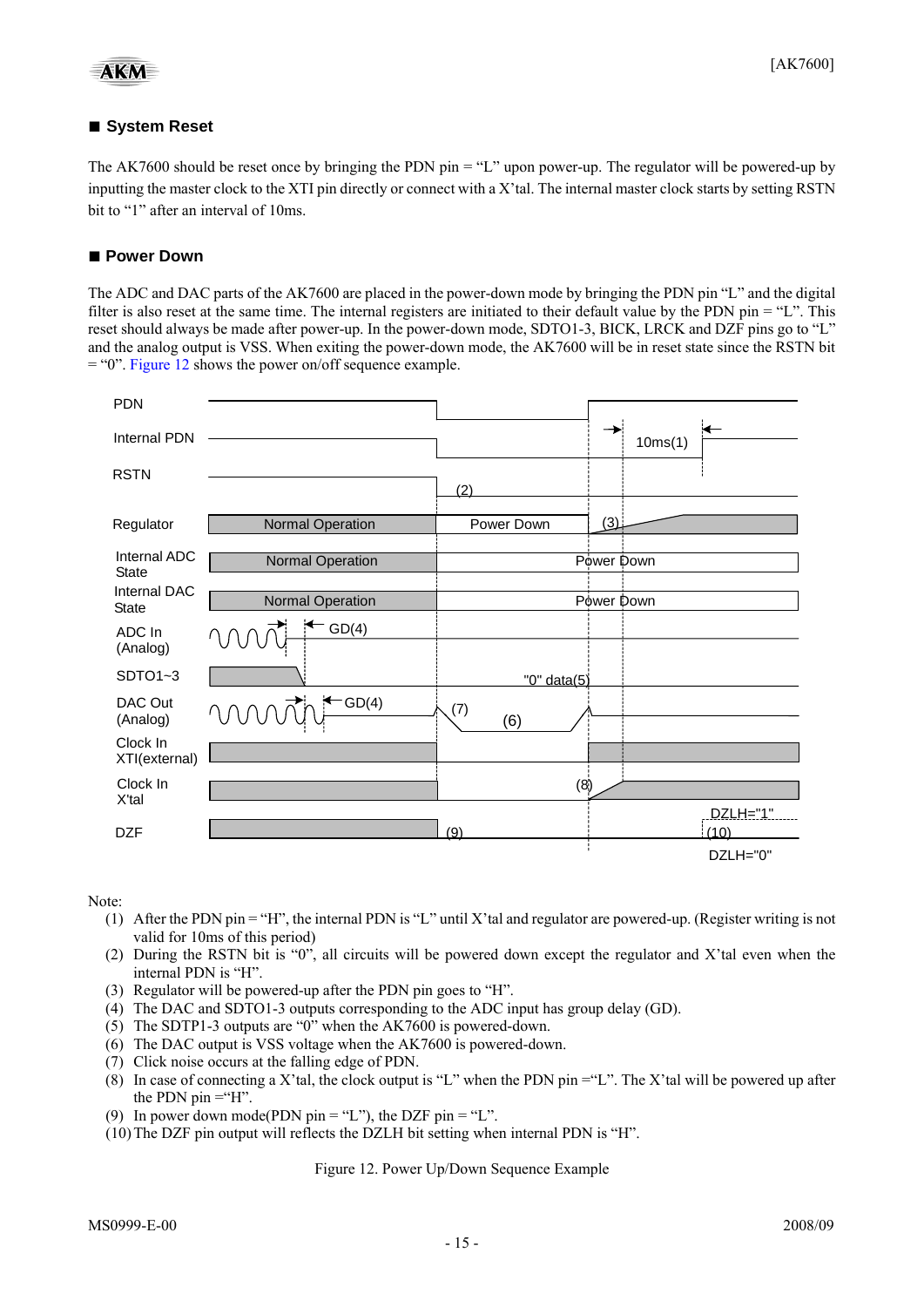#### <span id="page-15-0"></span>■ **Reset Function**

When the RSTN bit = "0", ADC and DAC parts of the AK7600 is powered down, but the internal register values are not initialized. The analog outputs settle to VCOM and the DZF pins for both channels go to "H" or "L" depending on the DZLH bit setting. SDTO1-3 pins go to "L" and analog output is VCOM voltage. Click noise occurs at this timing, mute the analog output externally if the click noise (8) influences system application. [Figure 13](#page-15-0) shows the example of reset by RSTN bit.

| RSTN bit                  |                                |                    |                      |                   |                         |
|---------------------------|--------------------------------|--------------------|----------------------|-------------------|-------------------------|
| Internal<br>RSTN(ADC)     | $4-5/\text{fs}(1) \rightarrow$ | $\leftarrow$       | $-1/fs(2)$           |                   |                         |
| Internal<br>RSTN(IIR)     |                                |                    |                      |                   |                         |
| Internal<br>RSTN(DAC)     |                                |                    |                      |                   |                         |
| <b>ADC</b> Internal       |                                |                    | 8/fs $(3 - )$        |                   |                         |
| <b>State</b>              | Normal Operation               | Power Down         | Init Cycle           |                   | <b>Normal Operation</b> |
| <b>IIR</b> Internal       |                                |                    |                      | $47 - 8$ /fs (4)  |                         |
| <b>State</b>              | Normal Operation               | Power Down         | Init                 |                   | <b>Normal Operation</b> |
| DAC Internal              |                                | $\rightarrow$      | $-1.5 - 2.5$ /fs (5) |                   |                         |
| <b>State</b>              | <b>Normal Operation</b>        | Power Down Init    |                      |                   | <b>Normal Operation</b> |
| ADC In<br>(Analog)        | GD(6)                          |                    |                      |                   |                         |
| SDTO1~3                   |                                | "0" data(7)        |                      | (8)               |                         |
| DAC Out<br>(Analog)       | GD(6)                          | (10)<br>$\sqrt{9}$ | (9)                  | $\wedge^{(8)}$    | $\leftarrow$ GD(6)      |
| Clock In<br>XTI(external) |                                | Don't care(11)     |                      |                   |                         |
| Clock In                  |                                |                    |                      |                   |                         |
| X'tal                     |                                |                    | $\rightarrow$        | $\leftarrow$ 9/fs |                         |
| <b>DZF</b>                |                                | DZLH="0"(12)       |                      |                   |                         |

#### Note:

- (1) Internal RSTN will be "L", 4~5/fs after RSTN bit went to "0".
- (2) ADC internal RSTN will be "H", within  $1/fs$  after RSTN bit = "1".
- (3) The reset cycle is 8/fs after ADC internal RSTN goes to "H".
- (4) Internal RSTN for IIR will be "H" after  $7~8/fs$  from RSTN bit = "1".
- (5) Internal RSTN for DAC will be "H" after  $1.5 \sim 2.5$ /fs from RSTN bit = "1".
- (6) The DAC and SDTO1-3 outputs corresponding to the ADC input has group delay (GD).
- (7) SDTO1-3 output is "0" data when the AK7600 is in powered down mode.
- (8) Click noise occurs when the initialization of ADC part is finished. Mute digital output if click noise adversely affects system performance.
- (9) Click noise occurs at the edge of internal RSTN.
- (10) Analog output is VCOM voltage(AVDD/2) when RSTN bit = "0".
- (11)In case of inputting CLK from the XTI pin, the clock should be input before the RSTN bit is changed to "1" after the RSTN bit is set to "0".
- (12)The DZF pin reflects the setting of DZLH bit. This pin changes to "L" or "H" 9/fs after the RSTN bit is set to "0".

Figure 13. Reset Sequence Example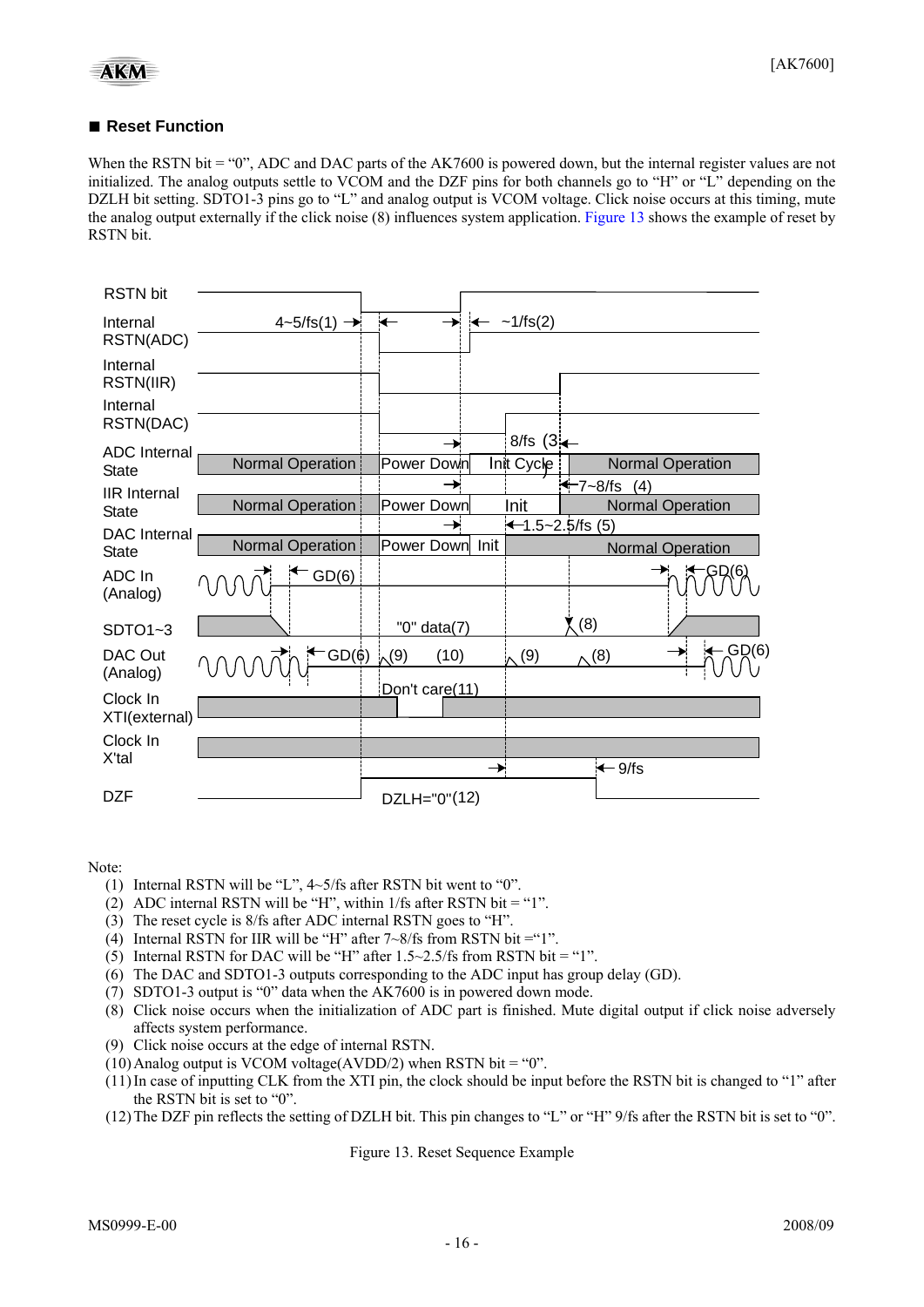#### **■I 2 C BUS INTERFACE (Microcontroller Interface)**

Access to the AK7600 registers and RAM is processed by I²C bus. The format of the I²C is complement with fast mode (max: 400kHz). The AK7600 does not support Hs mode. (max: 3.4MHz).

#### **■ Data Transfer**

In order to access any IC devices on the  $I^2C$  BUS, input a start condition first, followed by a single Slave address which includes the Device Address. IC devices on the BUS compare this Slave address with their own addresses and the IC device which has an identical address with the Slave-address generates an acknowledgement. An IC device with the identical address then executes either a read or a write operation. After the command execution, input a Stop condition.

#### **1-1. Data Change**

Change the data on the SDA line while SCL line is "L". SDA line condition must be stable and fixed while the clock is "H". Change the Data line condition between "H" and "L" only when the clock signal on the SCL line is "L". Change the SDA line condition while SCL line is "H" only when the start condition or stop condition is input.



Figure 14. Data Transition

#### **1-2. Start condition and Stop condition**

Start condition is generated by the transition of "H" to "L" on the SDA line while the SCL line is "H". All instructions are initiated by Start condition. Stop condition is generated by the transition of "L" to "H" on SDA line while SCL line is "H". All instructions end by Stop condition.



Figure 15. Start Condition and Stop Condition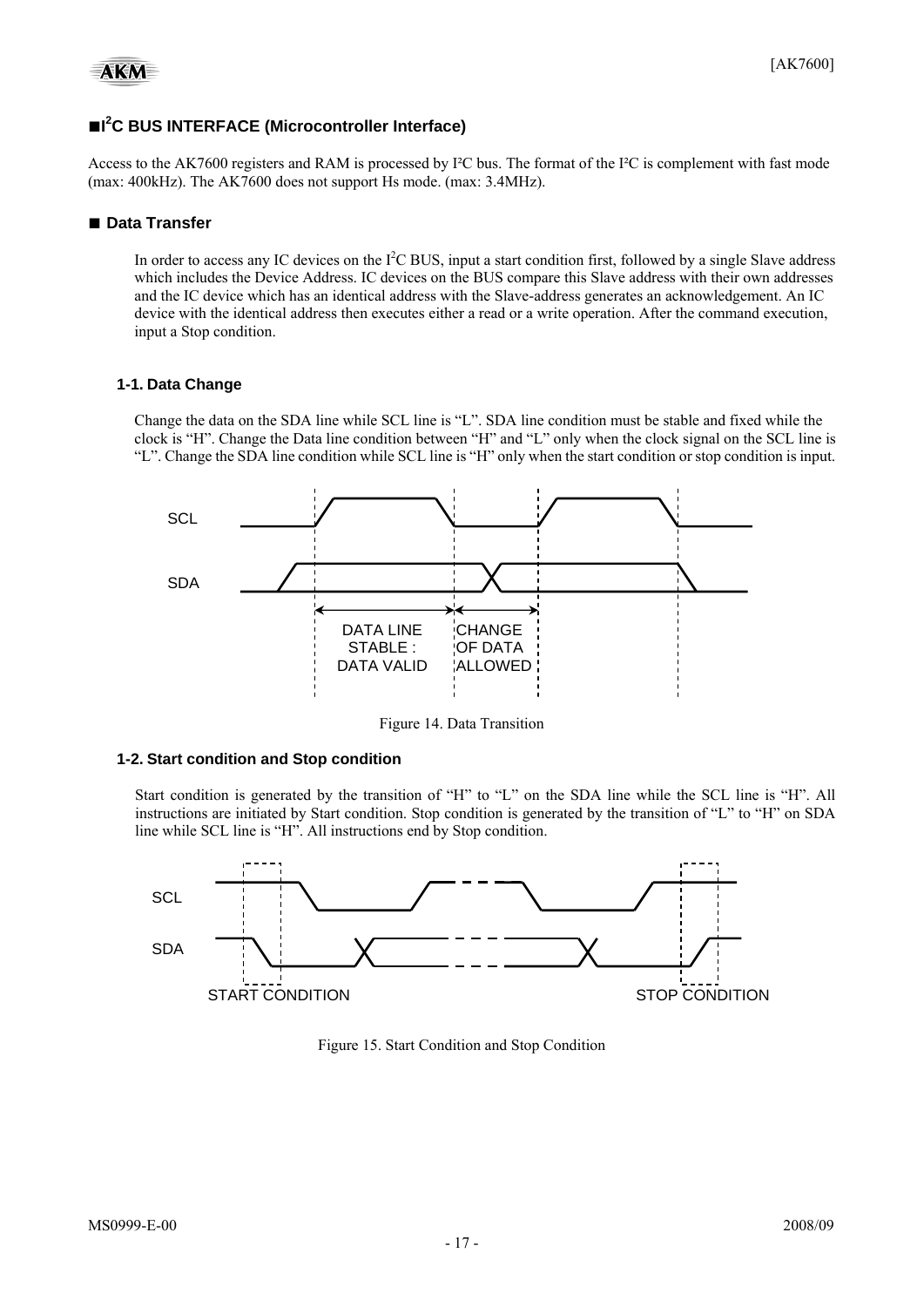

#### **1-3. Repeated Start Condition**

When Start condition is received again instead of Stop condition, the bus changes to Repeated Start condition. Repeated Start condition is functionally the same as Start condition.



Figure 16. Repeated Start Condition

#### **1-4. Acknowledge**

An external device that is sending data to the AK7600 releases the SDA line ("H") after receiving one-byte of data. An external device that receives data from the AK7600 then sets the SDA line to "L" at the next clock. This operation is called "acknowledgement" and it enables verification that the data transfer has been properly executed. The AK7600 generates an acknowledgement upon receipt of Start condition and Slave address. For a write instruction, an acknowledgement is generated whenever receipt of each byte is completed. For a read instruction, succeeded by generation of an acknowledgement, the AK7600 releases the SDA line after outputting data at the designated address, and it monitors the SDA line condition. When the Master side generates an acknowledgement without sending Stop condition, the AK7600 outputs data at the next address location. When no acknowledgement is generated, the AK7600 ends data output (not acknowledged).





Clock pulse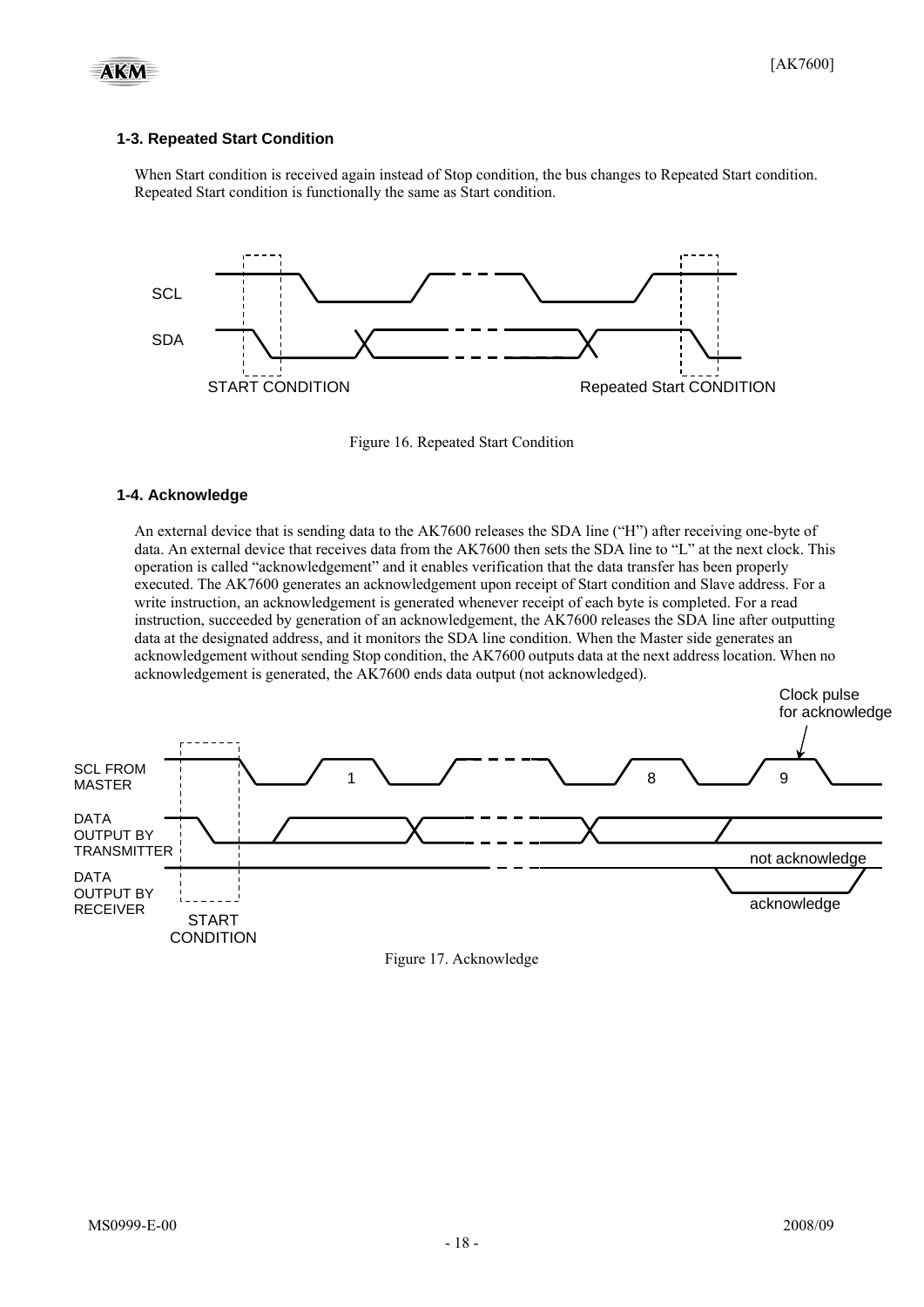#### **1-5. The First byte**

The First Byte which includes the Slave-address is input after the Start condition is set, and a target IC device that will be accessed on the bus is selected by the Slave-address. The Slave-address is configured with the upper 7-bits. Data of the upper 7-bits is "0011000". The address bits that select the desired IC are fixed. When the Slave-address is inputted, an external device that has the identical device address generates an acknowledgement and instructions are then executed. The 8th bit of the First Byte (lowest bit) is allocated as the R/W Bit. When the R/W Bit is "1", the read instruction is executed, and when it is "0", the write instruction is executed.

Note 17. In this document, there is a case that describes a "Write Slave-address assignment" when both address bits match and a Slave-address at R/W Bit = "0" is received. There is a case that describes "Read Slave-address assignment" when both address bits matches and a Slave-address at R/W Bit  $=$  "1" is received.

|                                                 |  |  |  |  |  |  | R/W |
|-------------------------------------------------|--|--|--|--|--|--|-----|
| Slave Address is fixed 30H(write) or 31H(read). |  |  |  |  |  |  |     |

|  |  | Figure 18. The First Byte Structure |
|--|--|-------------------------------------|
|  |  |                                     |

#### **1-6. The Second and Succeeding Bytes**

 $(1)$ l<sup>2</sup>C Foormat

The data format of the second and succeeding bytes of the AK7600 Transfer / Receive Serial data (command code, address and data in microcontroller interface format) on the I2C BUS are all configured with a multiple of 8-bits. When transferring or receiving those data on the I2C BUS, they are divided into an 8-bit data stream segment and they are transferred / received with the MSB side data first with an acknowledgement in-between.

When transferring / receiving A1B2C3 (hex) 24-bit serial data in microprocessor interface format:



**Acknowledge** 

Figure 19. Division of the Data

Note 18. In this document, there is a case that describes a write instruction command code which is received at the second byte as "Write Command". There is a case that describes a read instruction command code which is received at the second byte as "Read Command"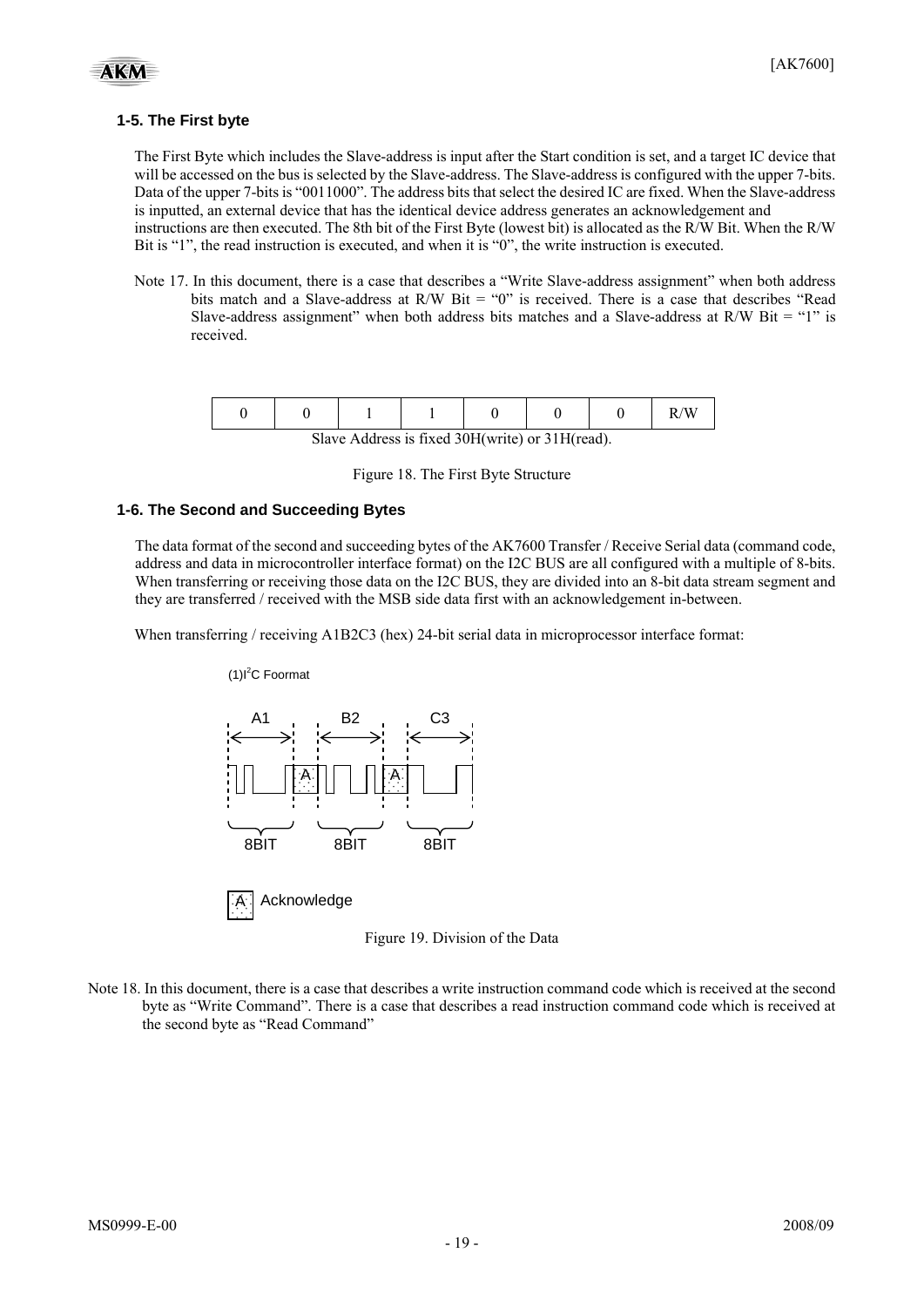#### **■ Command Code**

| BIT7        | D <sub>IT</sub><br>41 V<br>the contract of the contract of the contract of | $\mathbf{D} \mathbf{I} \mathbf{T} \mathbf{C}$<br>$\sim$ | <b>BIT</b> | BIT3<br>______ | <b>DID</b><br>н | <b>BIT</b> | <b>DIDC</b><br>. 1 ( |
|-------------|----------------------------------------------------------------------------|---------------------------------------------------------|------------|----------------|-----------------|------------|----------------------|
| 8/7<br>11ap |                                                                            |                                                         |            | Area to<br>ne  | accessed        |            |                      |

(1) 8/16/32 flag

When BIT[7:6] bits are "00", the following data will be 8bit. The data will be 16bit 10byte of 1word x 5 transfer when "01", and 32bit 20byte of 1word x 5 transfer when "10".

(2) Accompanying data to the access area

| BIT5             | BIT4             | BIT3             | BIT <sub>2</sub> | BIT <sub>1</sub> | BIT0             | Command and Content                                   |
|------------------|------------------|------------------|------------------|------------------|------------------|-------------------------------------------------------|
| $\mathbf{0}$     | $\boldsymbol{0}$ | 0                | $\theta$         | $\theta$         | 1                | 01H Control Register Cont0 Setting                    |
| $\theta$         | $\mathbf{0}$     | $\overline{0}$   | $\mathbf{0}$     |                  | $\boldsymbol{0}$ | 02H Control Register Cont1 Setting                    |
| $\boldsymbol{0}$ | $\boldsymbol{0}$ | $\boldsymbol{0}$ | $\boldsymbol{0}$ | 1                | 1                | 03H Control Register Cont2 Setting                    |
| $\theta$         | $\mathbf{0}$     | $\mathbf{0}$     | $\overline{0}$   | $\mathbf{0}$     | $\boldsymbol{0}$ | 40H Function2, Lch Coefficient Setting Preparation    |
| $\theta$         | $\theta$         | $\theta$         | $\overline{0}$   | $\boldsymbol{0}$ |                  | 41H Function2, Rch Coefficient Setting Preparation    |
| $\boldsymbol{0}$ | $\mathbf{0}$     | $\overline{0}$   | $\overline{0}$   |                  | $\boldsymbol{0}$ | 42H Function2 Filter1 Coefficient Setting Preparation |
| $\boldsymbol{0}$ | $\boldsymbol{0}$ | $\mathbf{0}$     | $\boldsymbol{0}$ | 1                |                  | 43H Function2 Filter2 Coefficient Setting Preparation |
| $\boldsymbol{0}$ | $\boldsymbol{0}$ | $\boldsymbol{0}$ | 1                | $\boldsymbol{0}$ | $\boldsymbol{0}$ | 44H Pre EQ ATT Coefficient Setting Preparation        |
| $\boldsymbol{0}$ | $\mathbf{0}$     | $\overline{0}$   | $\mathbf{1}$     | $\boldsymbol{0}$ | 1                | 45H EQ3 Filter Coefficient Setting Preparation        |
| $\boldsymbol{0}$ | $\boldsymbol{0}$ | $\boldsymbol{0}$ | 1                |                  | $\boldsymbol{0}$ | 46H EQ4 Filter Coefficient Setting Preparation        |
| $\theta$         | $\theta$         | $\overline{0}$   | $\mathbf{1}$     | 1                | 1                | 47H X'Over ATT Coefficient Setting Preparation        |
| $\boldsymbol{0}$ | $\boldsymbol{0}$ |                  | $\boldsymbol{0}$ | $\boldsymbol{0}$ | $\boldsymbol{0}$ | 48H X'Over Gain Coefficient Setting Preparation       |
| $\boldsymbol{0}$ | $\boldsymbol{0}$ | 1                | $\boldsymbol{0}$ | $\boldsymbol{0}$ | 1                | 49H Delay data Lch Setting Preparation                |
| $\mathbf{0}$     | $\overline{0}$   | 1                | $\boldsymbol{0}$ | 1                | $\boldsymbol{0}$ | 4AH Delay data Rch Setting Preparation                |
| $\boldsymbol{0}$ | $\boldsymbol{0}$ | $\boldsymbol{0}$ | $\boldsymbol{0}$ | $\boldsymbol{0}$ | 1                | 81H EQ0 Filter Coefficient Setting Preparation        |
| $\mathbf{0}$     | $\mathbf{0}$     | $\overline{0}$   | $\overline{0}$   | 1                | $\boldsymbol{0}$ | 82H EQ1 Filter Coefficient Setting Preparation        |
| $\boldsymbol{0}$ | $\boldsymbol{0}$ | $\boldsymbol{0}$ | $\boldsymbol{0}$ | 1                | 1                | 83H EQ2 Filter Coefficient Setting Preparation        |
| $\boldsymbol{0}$ | $\overline{0}$   | $\overline{0}$   | 1                | $\boldsymbol{0}$ | $\boldsymbol{0}$ | 84H X'Over HPF1-1 Coefficient Setting Preparation     |
| $\boldsymbol{0}$ | $\boldsymbol{0}$ | $\boldsymbol{0}$ | $\mathbf{1}$     | $\mathbf{0}$     |                  | 85H X'Over HPF1-2 Coefficient Setting Preparation     |
| $\boldsymbol{0}$ | $\theta$         | $\overline{0}$   | 1                | 1                | $\boldsymbol{0}$ | 86H X'Over HPF2-1 Coefficient Setting Preparation     |
| $\boldsymbol{0}$ | $\boldsymbol{0}$ | $\boldsymbol{0}$ | $\mathbf{1}$     | 1                | 1                | 87H X'Over HPF2-2 Coefficient Setting Preparation     |
| $\boldsymbol{0}$ | $\theta$         | 1                | $\mathbf{0}$     | $\mathbf{0}$     | $\boldsymbol{0}$ | 88H X'Over LPF-1 Coefficient Setting Preparation      |
| $\boldsymbol{0}$ | $\overline{0}$   | 1                | $\mathbf{0}$     | $\overline{0}$   | 1                | 89H X'Over LPF-2 Coefficient Setting Preparation      |
| 0                | $\theta$         | $\boldsymbol{0}$ | $\boldsymbol{0}$ | $\boldsymbol{0}$ |                  | C1H Read SpeAna 1Band (60Hz)                          |
| $\boldsymbol{0}$ | $\mathbf{0}$     | $\mathbf{0}$     | $\boldsymbol{0}$ | 1                | $\boldsymbol{0}$ | C2H Read SpeAna 2Band (160Hz)                         |
| $\boldsymbol{0}$ | $\boldsymbol{0}$ | $\boldsymbol{0}$ | $\boldsymbol{0}$ | $\mathbf{1}$     |                  | C3H Read SpeAna 3Band (400Hz)                         |
| $\boldsymbol{0}$ | $\boldsymbol{0}$ | $\mathbf{0}$     | 1                | $\boldsymbol{0}$ | $\boldsymbol{0}$ | C4H Read SpeAna 3Band (1kHz)                          |
| $\theta$         | $\mathbf{0}$     | $\mathbf{0}$     | $\mathbf{1}$     | $\boldsymbol{0}$ | 1                | C5H Read SpeAna 3Band (2.5kHz)                        |
| $\theta$         | $\theta$         | $\mathbf{0}$     | 1                | 1                | $\boldsymbol{0}$ | C6H Read SpeAna 3Band (6.3kHz)                        |
| $\boldsymbol{0}$ | $\mathbf{0}$     | $\mathbf{0}$     | $\mathbf{1}$     | $\mathbf{1}$     | $\mathbf{1}$     | C7H Read SpeAna 3Band (16kHz)                         |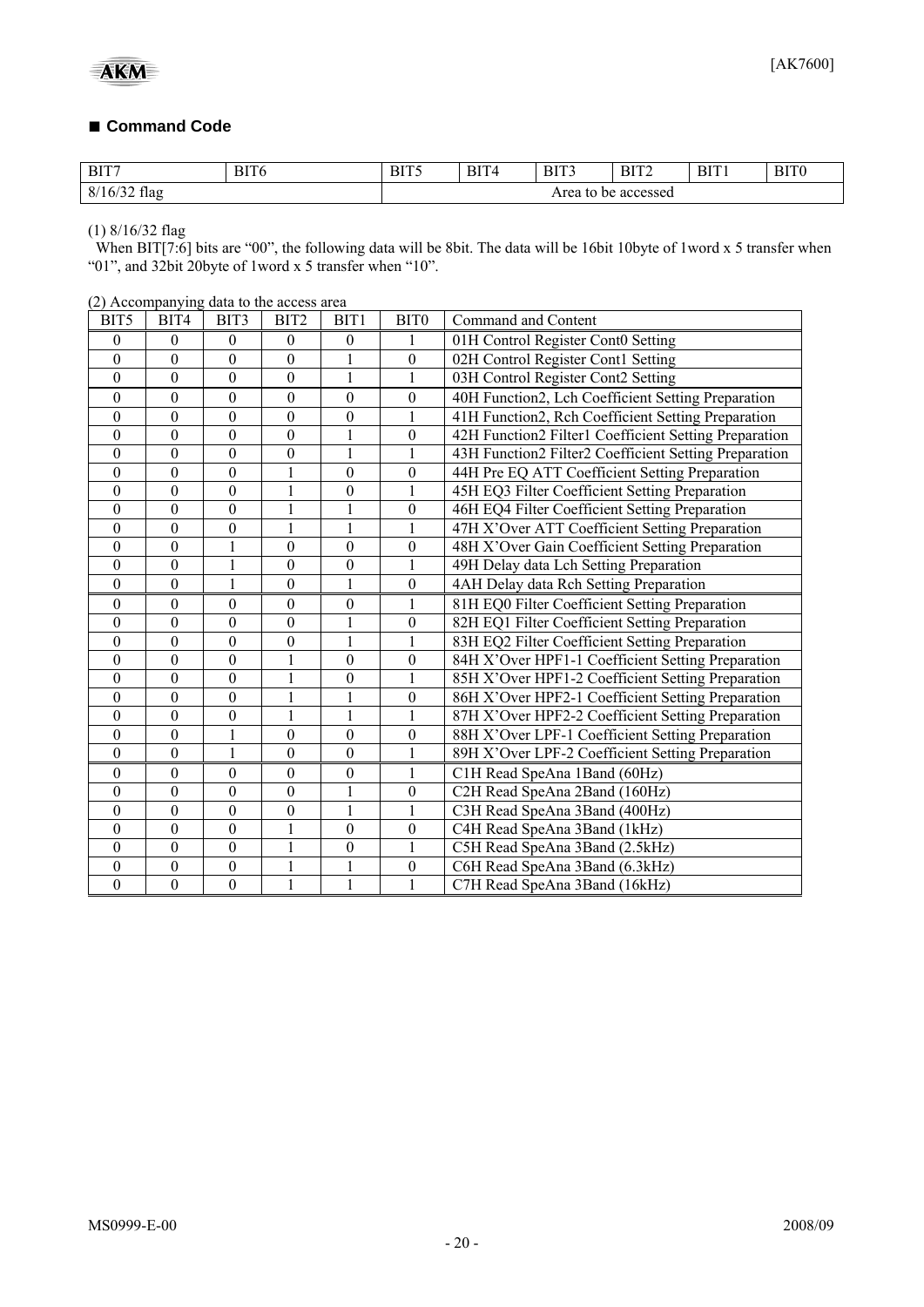#### <span id="page-20-0"></span>■ Write Sequence

In the AK7600, when a "Write-Slave-address assignment" is received at the first byte, the write command at the second byte and data at the third and succeeding bytes are received. At the data block, address and write data are received in a single-byte unit each in accordance with a command code. The number of write data bytes (\*1 in [Figure 20](#page-20-0)) is fixed by the received command code.

Usable command codes in write sequence are listed below as "[Table 3. List of Usable Command Codes in Write](#page-20-0)  [Sequence](#page-20-0)".



repeat N times (\*1)

Figure 20. Write Sequence

| Command Code   | Data Length       | Content                                                                   |
|----------------|-------------------|---------------------------------------------------------------------------|
| $40H \sim 4AH$ | $10$ -byte        | 16 bit coefficient data transferring in 5 coefficient unit or filter unit |
| $80H \sim 89H$ | 20-byte           | 28 bit coefficient data transferring in 5 coefficient unit or filter unit |
| 01H.02H.03H    | 1 <sub>bvte</sub> | <b>Control Register Writing</b>                                           |

Table 3. List of Usable Command Codes in Write Sequence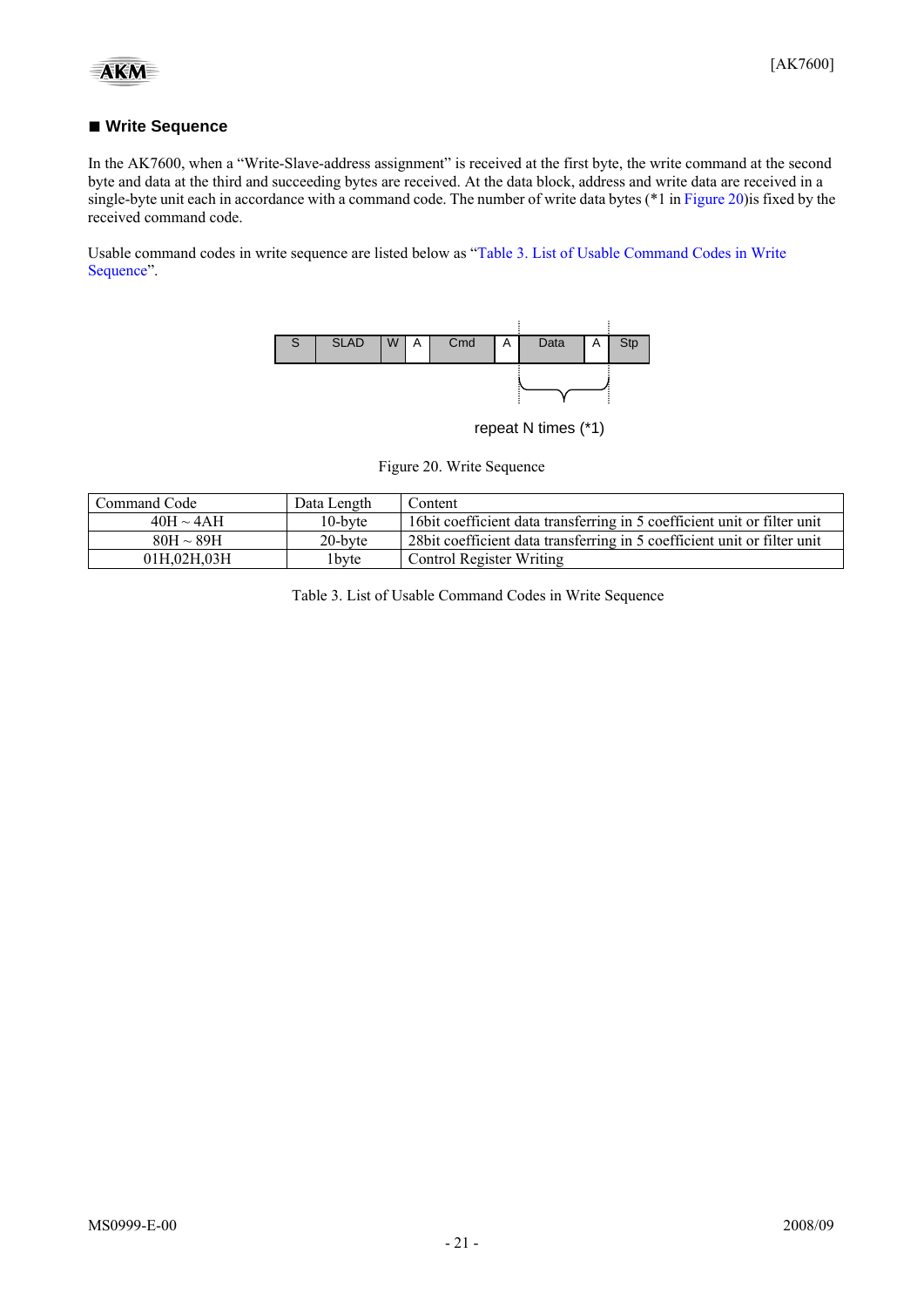

#### ■ Data Format

#### **Data Write**

(1)Control Register Write

|                   | $\sim$ $\sim$<br>5DA |
|-------------------|----------------------|
| <b>COMMAND</b>    | 03H<br>02H,<br>01H.  |
| <b>DATA</b><br>ॱ∸ | $7-D0$<br>D.7        |

Relationship between COMMAND and control register data.

- 1) Command 01H is write command for CONT0.
- 2) Command 02H is write command for CONT1.
- 3) Command 03H is write command for CONT2.

#### (2)16bit Coefficient or Delay Data Write

|               | <b>SDA</b>                                               |
|---------------|----------------------------------------------------------|
| $(1)$ COMMAND | 40H,41H,42H,43H,44H,45H,46H,47H,48H,49H,4AH              |
| $(2)$ DATA1-1 | $DI5-D8$                                                 |
| $(3)$ DATA1-2 | D7~D0                                                    |
| $(4)$ DATA2-1 | $D15-D8$                                                 |
| $(5)$ DATA2-2 | D7~D0                                                    |
| (6)~(11)      | (Continues in 2byte unit to DATA5. In total 10byte DATA) |

#### (3)28bit Coefficient Data Write

|               | <b>SDA</b>                                               |
|---------------|----------------------------------------------------------|
| $(1)$ COMMAND | 80H, 81H, 82H, 83H, 84H, 85H, 86H, 87H, 88H, 89H         |
| $(2)$ DATA1-1 | $0000027 - D24$                                          |
| $(3)$ DATA1-2 | $D23-D16$                                                |
| $(4)$ DATA1-3 | $D15-D8$                                                 |
| $(5)$ DATA1-4 | D7~D0                                                    |
| (6)~(21)      | (Continues in 4byte unit to DATA5. In total 20byte DATA) |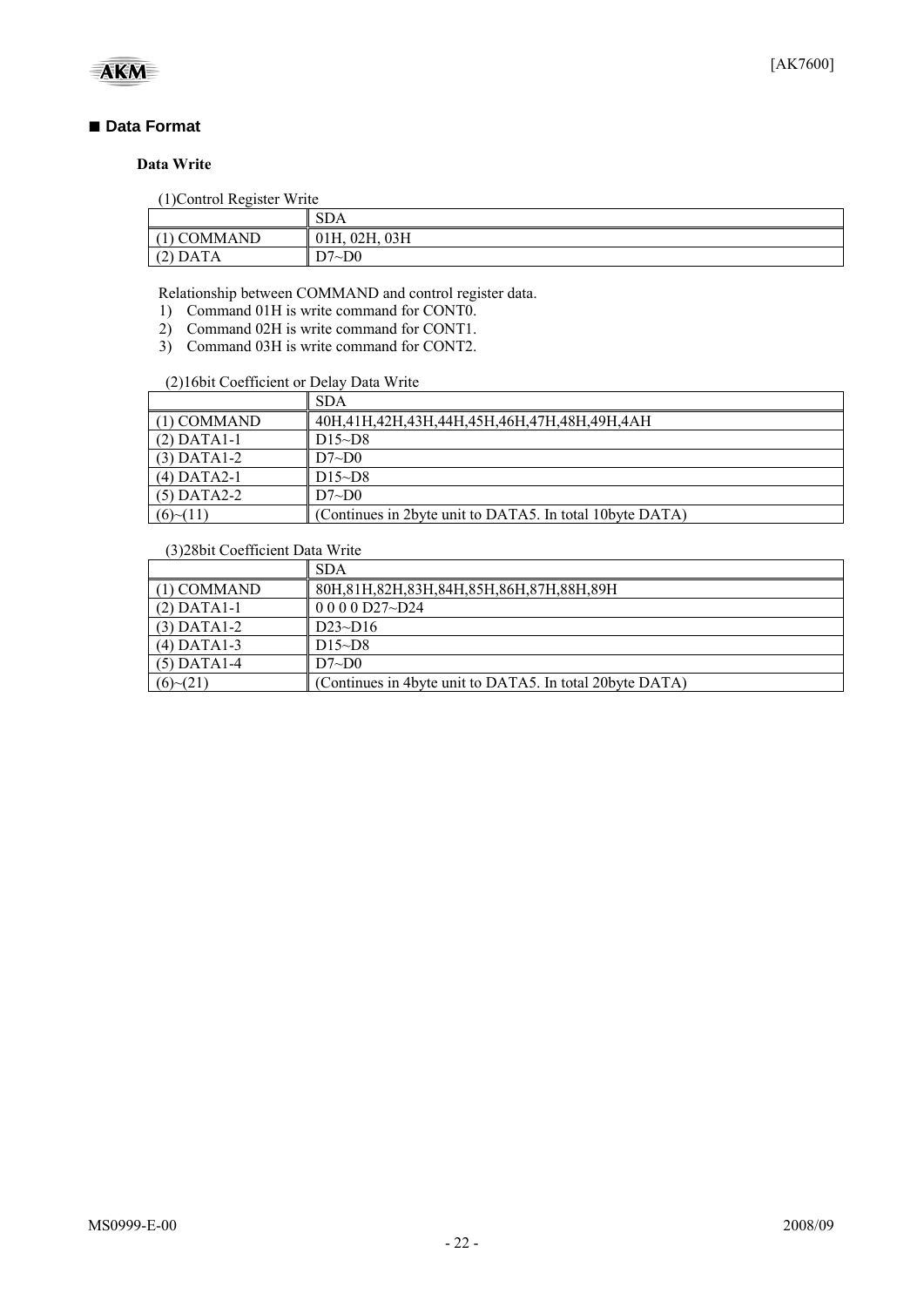#### <span id="page-22-0"></span>■ **Read Sequence**

In the AK7600, when a "write- slave-address assignment" is received at the first byte, the command is send from micro controller in the second byte. When the slave address is received after the start condition, the AK7600 starts outputting the data regarding to command code.

When cancelling read operation before the AK7600 sends all data, assure that a "not acknowledged" signal is received by the AK7600. If this "not acknowledged" signal is not received, the AK7600 continues to send data until specified number, and since it did not release the BUS, the stop condition cannot be properly received.

Usable command codes in read sequence are listed in [Table 4](#page-22-0)



| Command Code                                                | Data Length         | Content                             |  |  |
|-------------------------------------------------------------|---------------------|-------------------------------------|--|--|
| $40H \sim 4AH$                                              | $16$ bit $\times$ 5 | 16 bit Coefficient; Delay Time Read |  |  |
| $80H \sim 89H$                                              | $32bit \times 5$    | 28 bit Coefficient; Data Read       |  |  |
| 01H, 02H, 03H                                               | 8bit                | Control Register Read               |  |  |
| С1Н, С2Н, С3Н, С4Н, С5Н, С6Н, С7Н                           | 16bit               | Spectrum Analyzer Data Read         |  |  |
| Table 4. List of Usable Read Command Codes in Read Sequence |                     |                                     |  |  |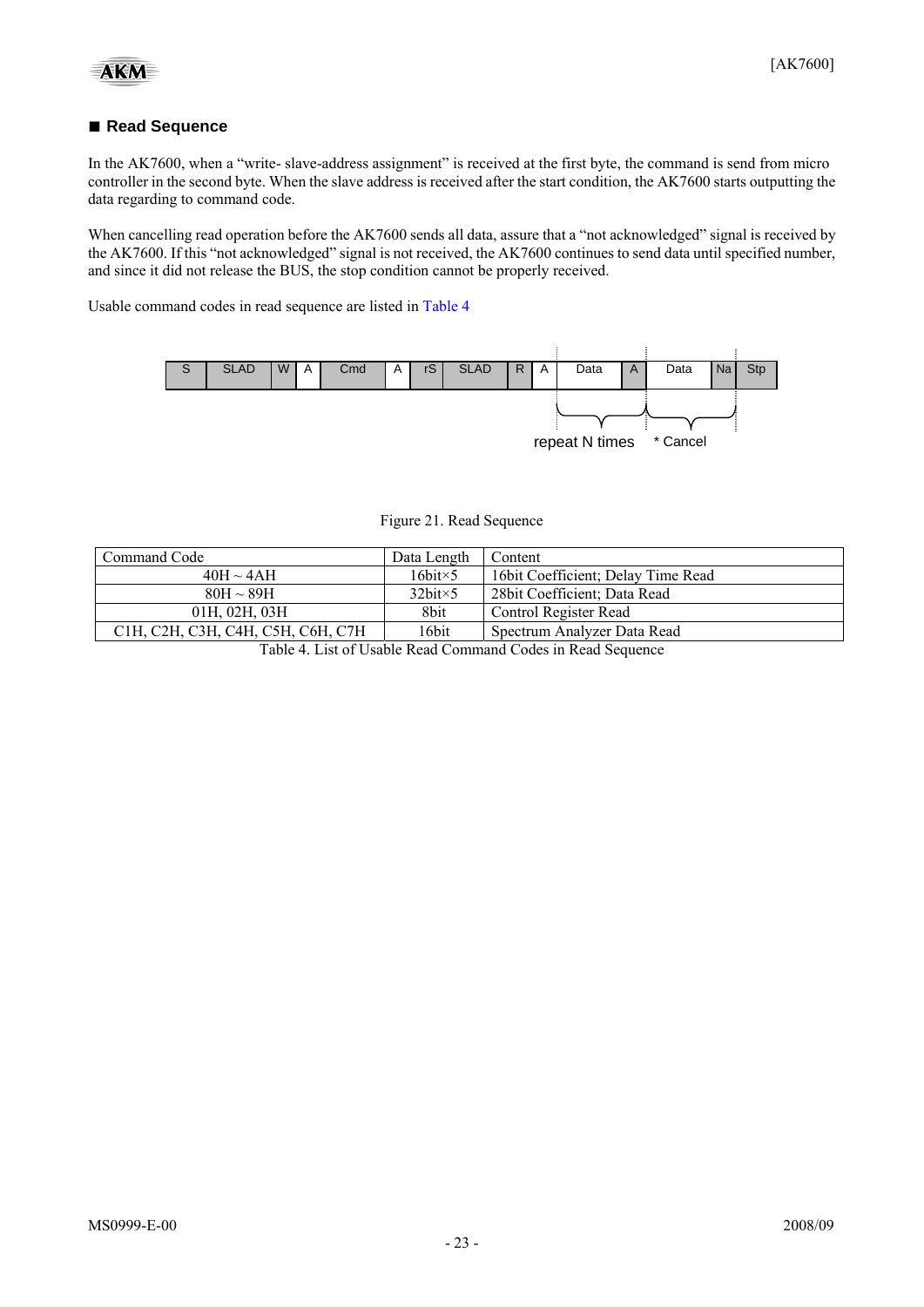

#### **Data Read**

#### (1)Control Register Read

| T JOURNAL INSISIOL INGAL                                                                                                                 |             |  |  |  |  |  |
|------------------------------------------------------------------------------------------------------------------------------------------|-------------|--|--|--|--|--|
|                                                                                                                                          | <b>SDA</b>  |  |  |  |  |  |
| <b>COMMAND</b>                                                                                                                           | 01H,02H,03H |  |  |  |  |  |
| $(2)$ DATA                                                                                                                               | D7~D0-      |  |  |  |  |  |
| $\mathbf{D}$ and $\mathbf{L}$ is the second $\mathbf{A}$ of $\mathbf{A}$ and $\mathbf{L}$ and $\mathbf{L}$ is the second of $\mathbf{L}$ |             |  |  |  |  |  |

Relationship between COMMAND and control register data.

4) Command 01H is read command for CONT0.

5) Command 02H is read command for CONT1.

6) Command 03H is read command for CONT2.

#### (2)16bit Coefficient or Delay Time Read

|               | <b>SDA</b>                                                   |
|---------------|--------------------------------------------------------------|
| $(1)$ COMMAND | 40H, 41H, 42H, 43H, 44H, 45H, 46H, 47H, 48H, 49H, 4AH(Input) |
| $(2)$ DATA1-1 | $D15\neg D8$ (Output)                                        |
| $(3)$ DATA1-2 | D7~D0                                                        |
| $(4)$ DATA2-1 | $D15-D8$                                                     |
| $(5)$ DATA2-2 | D7~D0                                                        |
| (6)~(11)      | (Continues in 2byte unit to DATA5. In total 10byte DATA)     |

#### (3)28bit Coefficient Data Read

|               | <b>SDA</b>                                               |
|---------------|----------------------------------------------------------|
| $(1)$ COMMAND | 80H, 81H, 82H, 83H, 84H, 85H, 86H, 87H, 88H, 89H (Input) |
| $(2)$ DATA1-1 | $0\ 0\ 0\ 0\ D27 \sim D24$ (Output)                      |
| $(3)$ DATA1-2 | $D23-D16$                                                |
| $(4)$ DATA1-3 | $D15-D8$                                                 |
| $(5)$ DATA1-4 | D7~D0                                                    |
| (6)~(21)      | (Continues in 4byte unit to DATA5. In total 20byte DATA) |

| (4) Spectrum Analyzer Data Read |  |
|---------------------------------|--|
|---------------------------------|--|

|               | SDA                                                   |
|---------------|-------------------------------------------------------|
| $(1)$ COMMAND | $\parallel$ C1H, C2H, C3H, C4H, C5H, C6H, C7H (Input) |
| (2) DATA2     | D15 D14 D13 D12 D11 D10 D9 D8 (Output)                |
| $(3)$ DATA1   | D7 D6 D5 D4 D3 D2 D1 D0                               |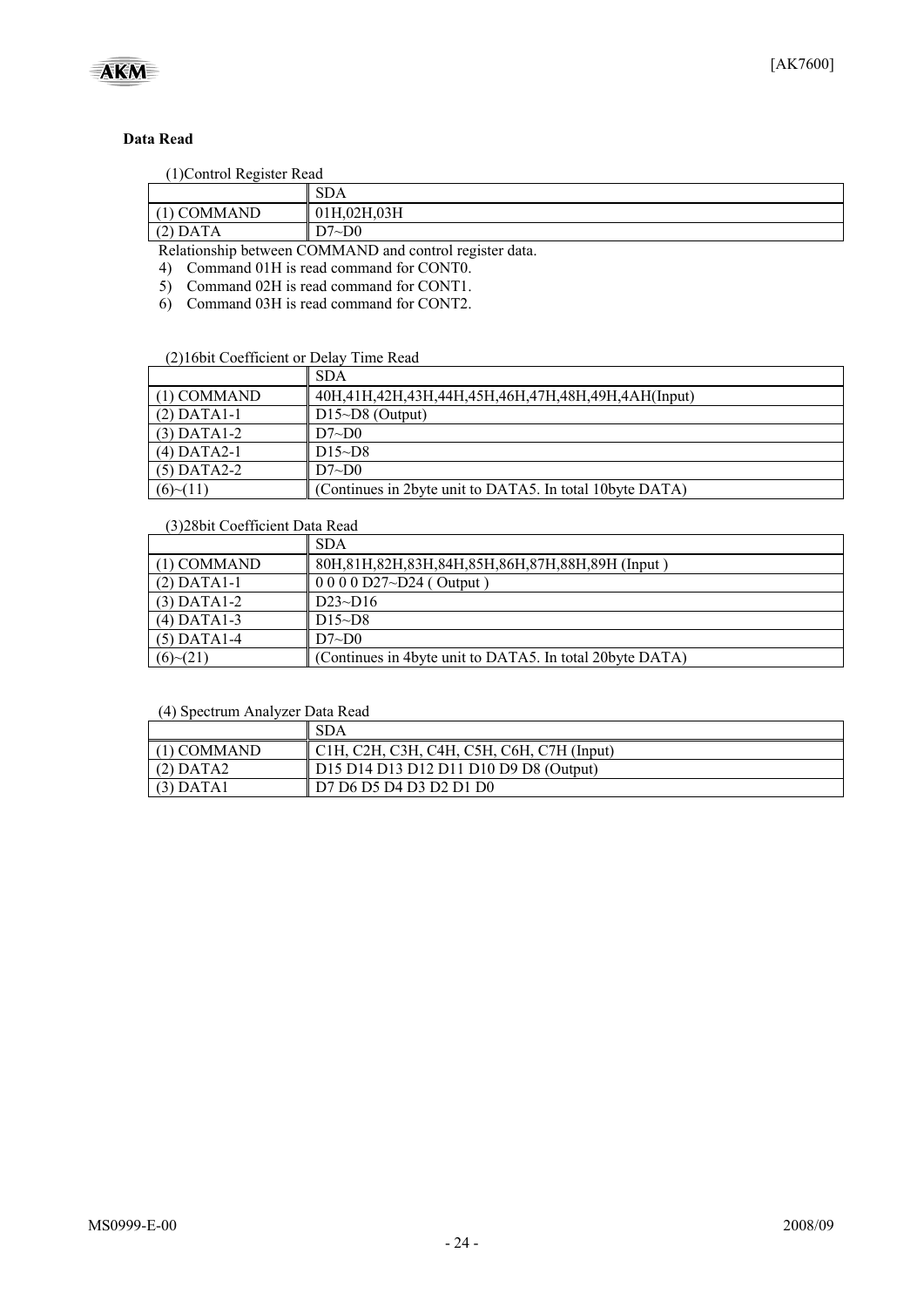#### **■ Register Definitions**

#### **Register Name: CONT0**

|                     | D7 | D6 | D. | D4        | D3 | D٥<br>◡▵     |              | D0          |
|---------------------|----|----|----|-----------|----|--------------|--------------|-------------|
| COMMAND (01H)       |    |    |    |           |    |              |              |             |
| Setting bit (1byte) |    |    |    |           |    | <b>PMADC</b> | <b>PMDAC</b> | <b>RSTN</b> |
| R/W                 | RD | RD | RD | <b>RD</b> | RD | R/W          | R/W          | R/W         |
| Default             |    |    |    |           |    |              |              |             |

RSTN: Internal timing reset

0: Reset (The DZF pin goes to "H" but Register values are not initialized.)

1: Normal Operation

PMDAC: DAC1-3 power management

0: Power Down (All DAC's)

1: Normal Operation

PMADC: ADC power management

0: Power Down

1: Normal Operation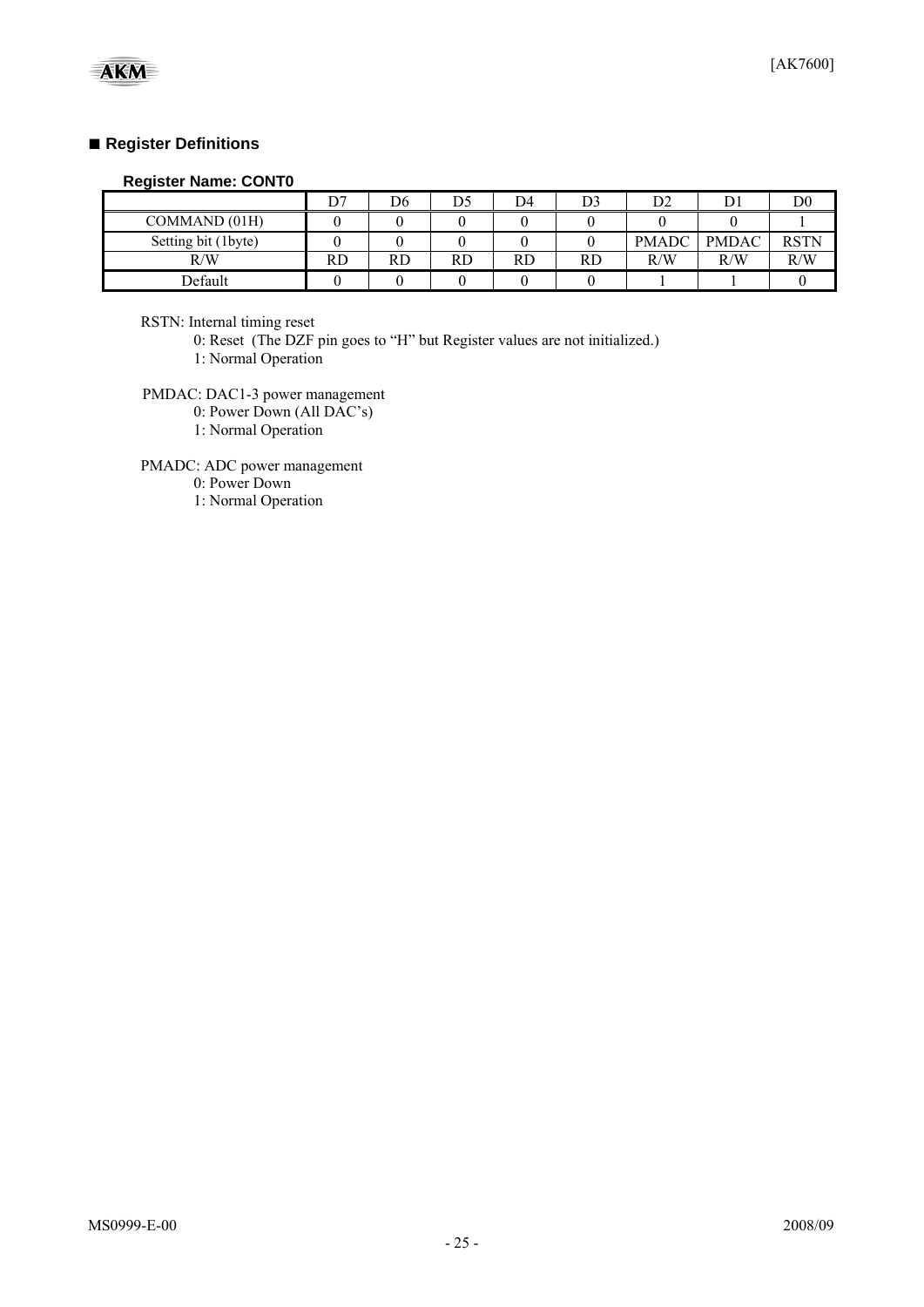#### **Register Name: CONT1**

|                     | D7   | D6   | D5   | D4   | D3  | ◡  |    | D <sub>0</sub> |
|---------------------|------|------|------|------|-----|----|----|----------------|
| COMMAND (02H)       |      |      |      |      |     |    |    |                |
| Setting bit (1byte) | DZD3 | DZD2 | DZD1 | DZLH | DIF |    |    | <b>SMUTE</b>   |
| R/W                 | R/W  | R/W  | R/W  | R/W  | R/W | RD | RD | R/W            |
| Default             |      |      |      |      |     |    |    |                |

Note) Writing to RD bits is ignored.

DZD3: DZF setting

0: Indicate Zero detect of DAC3 at DZF

1: Ignore Zero detect

DZD2: DZF setting

0: Indicate Zero detect of DAC2 at DZF

1: Ignore Zero detect

DZD1: DZF setting

0: Indicate Zero detect of DAC1 at DZF

1: Ignore Zero detect

DZLH: DZF setting

0: Output "H" as a result of DZF zero detection

1: Output "L" as a result of DZF zero detection

| D7       | D <sub>6</sub> | D <sub>5</sub>   | D <sub>4</sub> | DAC3 | DAC <sub>2</sub> | DAC1 | DZF pin output Level |
|----------|----------------|------------------|----------------|------|------------------|------|----------------------|
| 0        | $\theta$       | $\theta$         | $\theta$       | Zero | Zero             | Zero | Н                    |
| $\theta$ | $\theta$       | 1                | $\theta$       | Zero | Zero             |      | Н                    |
| $\theta$ | 1              | $\theta$         | $\theta$       | Zero |                  | Zero | Н                    |
| $\theta$ | 1              | 1                | $\theta$       | Zero |                  |      | Η                    |
| 1        | $\theta$       | $\theta$         | $\theta$       |      | Zero             | Zero | Н                    |
| 1        | $\theta$       | 1                | $\theta$       |      | Zero             |      | Н                    |
| 1        | 1              | $\theta$         | $\theta$       |      |                  | Zero | Н                    |
| 1        |                | 1                | $\theta$       |      |                  |      | Н                    |
| $\theta$ | $\theta$       | $\theta$         | 1              | Zero | Zero             | Zero | L                    |
| $\theta$ | $\theta$       | 1                | 1              | Zero | Zero             |      | L                    |
| $\theta$ | 1              | $\boldsymbol{0}$ | 1              | Zero |                  | Zero | L                    |
| $\theta$ | 1              | 1                | 1              | Zero |                  |      | L                    |
| 1        | $\theta$       | $\theta$         | 1              |      | Zero             | Zero | L                    |
| 1        | $\theta$       | 1                |                |      | Zero             |      | L                    |
| 1        |                | $\theta$         | 1              |      |                  | Zero | L                    |
| 1        |                | 1                | 1              |      |                  |      | L                    |

SMUTE: Soft Mute enable

0: Normal Operation

1: Soft Mute execute for all DAC's

DIF: Digital output format (DIF mode setting)

0: Left justified mode

1: I2S mode (default)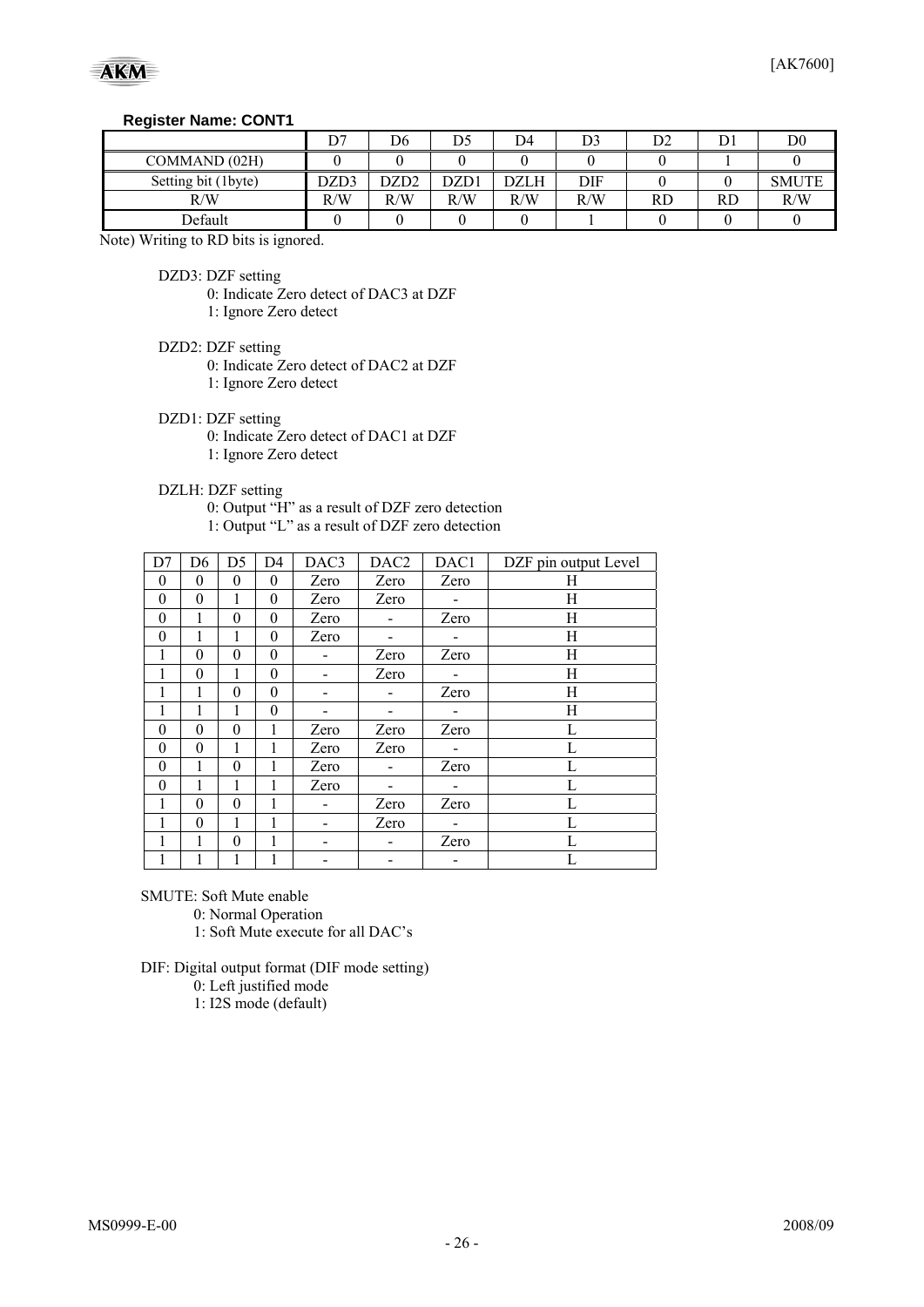#### **Register Name: CONT2**

|                     | D7   | D6   | D5   | D4       | D3              | D٥<br>υ∠ | ◡   | D <sub>0</sub> |
|---------------------|------|------|------|----------|-----------------|----------|-----|----------------|
| COMMAND (03H)       |      |      |      |          |                 |          |     |                |
| Setting bit (1byte) | LRCK | BICK | MCKC | Reserved | DO <sub>3</sub> | DO2      | DO1 |                |
| R/W                 | R/W  | R/W  | R/W  | R/W      | R/W             | R/W      | R/W | <b>RD</b>      |
| Default             |      |      |      |          |                 |          |     |                |

LRCK: LRCK output enable

0: LRCK pin outputs "L"

1: Output LRCK(1fs) to the LRCK pin

BICK: BIT clock output enable

0: BICK pin outputs "L"

1: Output BIT clock (64fs) to the BICK pin

MCKO: Master clock output enable

0: CLKO pin outputs "L"

1: Output master clock (256fs) to the CLKO pin

Reserved: Write "0" into this bit.

DO3: SDTO3 output enable

0: SDTO3 pin outputs "L" 1: Output audio data to the SDTO3 pin

DO2: SDTO2 output enable

0: SDTO2 pin outputs "L"

1: Output audio data to the SDTO2 pin

DO1: SDTO1 output enable

0: SDTO1 pin outputs "L"

1: Output audio data to the SDTO1 pin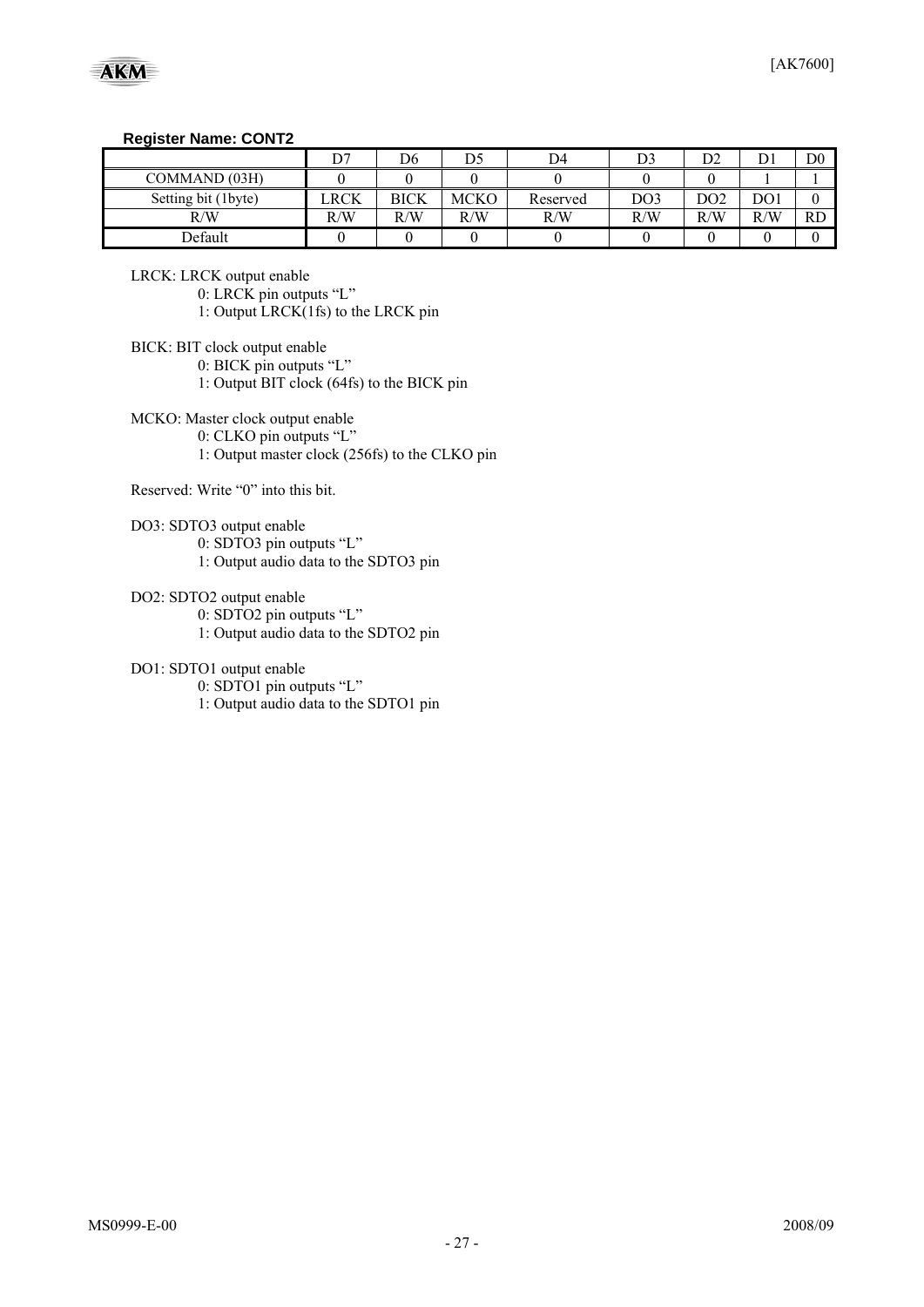### ■ **Blocks and Circuits Construction of Command Setting**

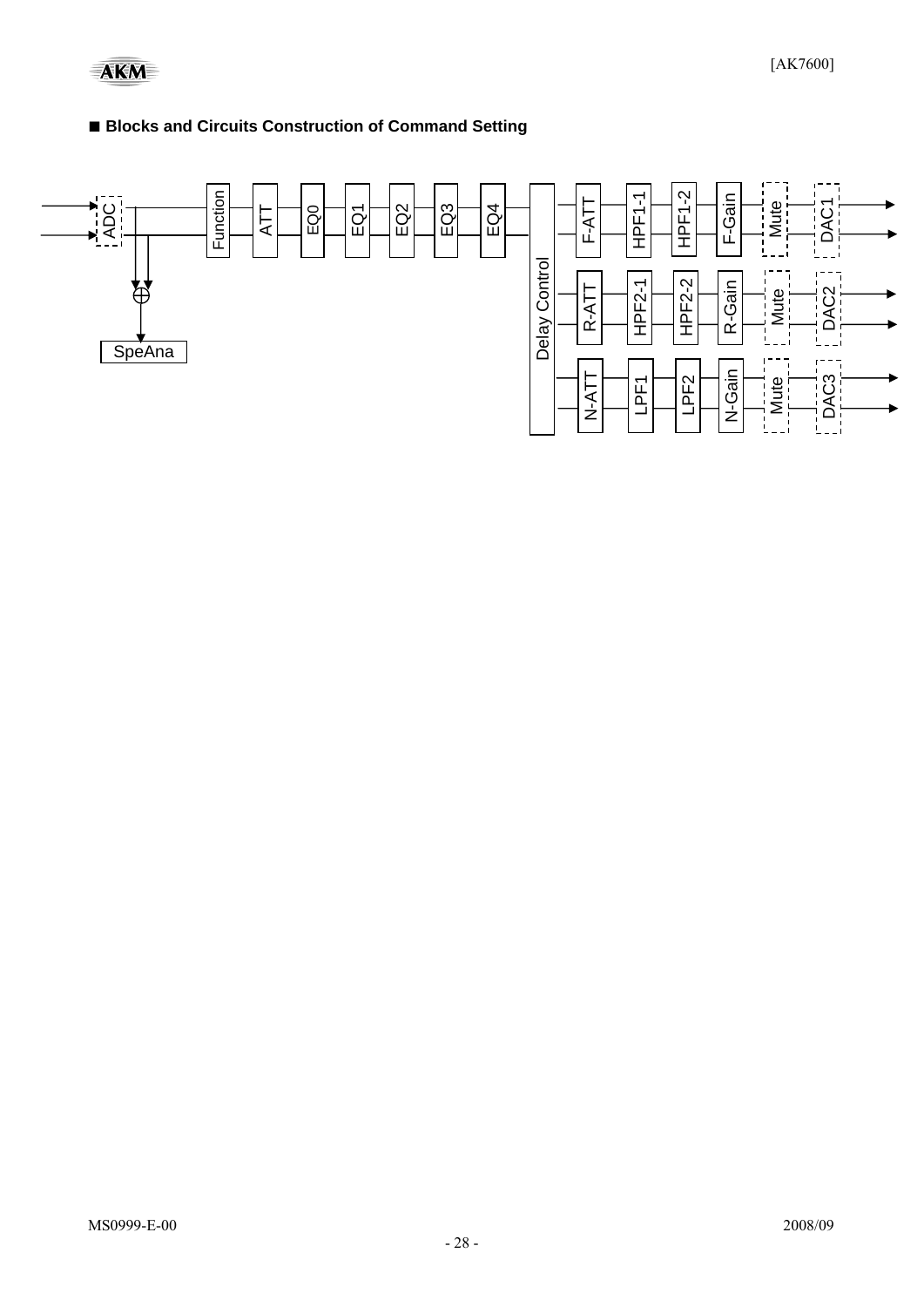

Note: All data are R/W.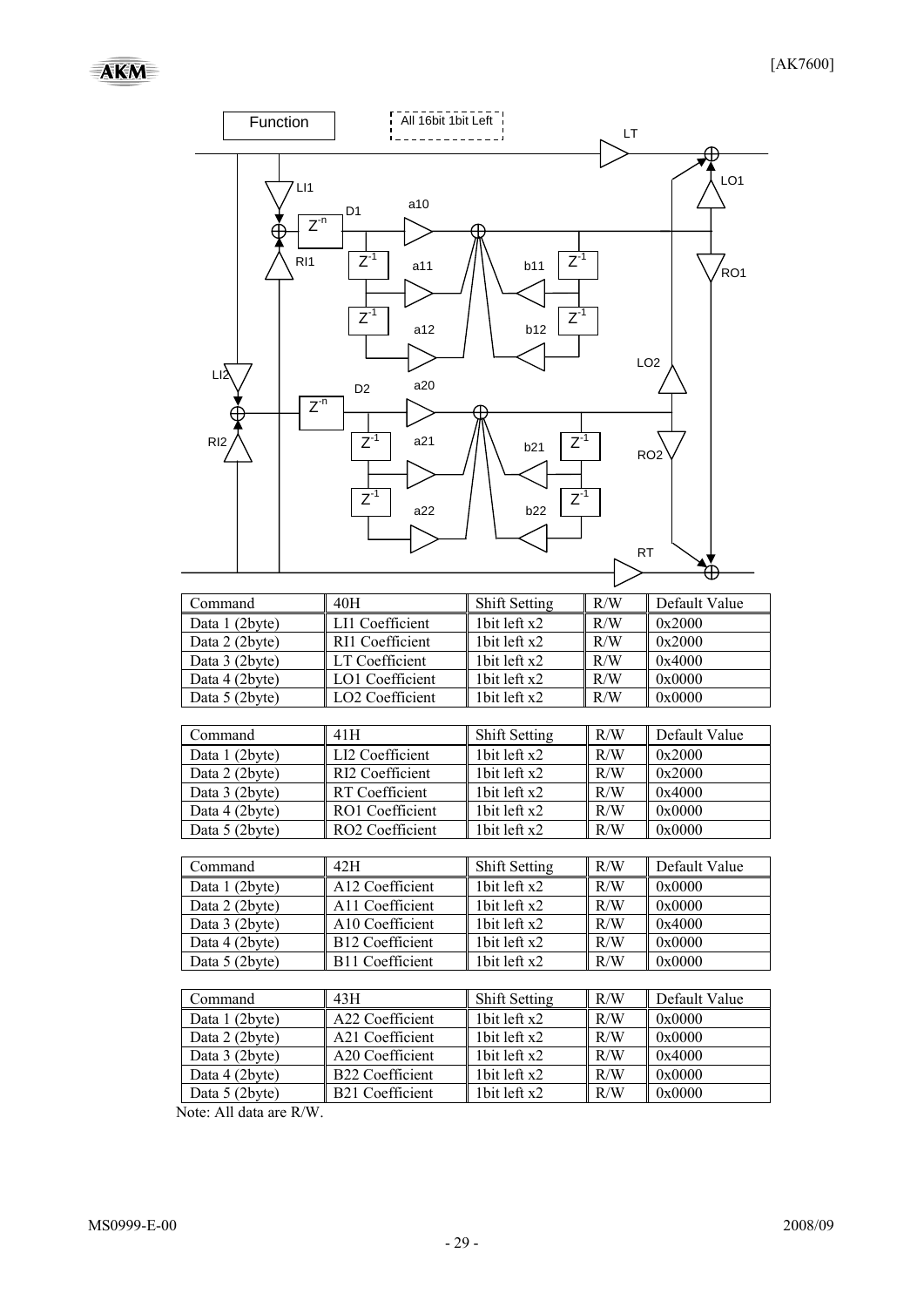#### **ATT**

Attenuate input data for both Left and Right channels.



| Command                             | 44H                            | <b>Shift Setting</b> | R/W | Default Value |
|-------------------------------------|--------------------------------|----------------------|-----|---------------|
| Data 1 (2byte)                      | Pre EQ ATT setting coefficient | 1 bit left $x2$      | R/W | 0x4000        |
| Data 2 (2byte)                      | Dummy                          | 1bit left x2         | R/W | 0x0000        |
| Data 3 (2byte)                      | Dummy                          | 1 bit left $x2$      | R/W | 0x0000        |
| Data 4 (2byte)                      | Dummy                          | 1bit left x2         | R/W | 0x0000        |
| Data 5 (2byte)                      | Dummy                          | 1 bit left $x2$      | R/W | 0x0000        |
| $N_{\text{obs}}$ , All Jata and DAV |                                |                      |     |               |

Note: All data are R/W.

#### **EQ Setting**



| Command                           | 81H                | <b>Shift Setting</b> | R/W | Default Value |
|-----------------------------------|--------------------|----------------------|-----|---------------|
| Data 1 (4byte)                    | EQ0 A2 Coefficient | 1bit left x 2        | R/W | 0x00000000    |
| Data 2 (4byte)                    | EQ0 A1 Coefficient | 1bit left x 2        | R/W | 0x00000000    |
| Data 3 (4byte)                    | EQ0 A0 Coefficient | 1bit left x 2        | R/W | 0x04000000    |
| Data 4 (4byte)                    | EQ0 B2 Coefficient | 1bit left x 2        | R/W | 0x00000000    |
| Data 5 (4byte)                    | EQ0 B1 Coefficient | 1bit left x 2        | R/W | 0x00000000    |
|                                   |                    |                      |     |               |
| Command                           | 82H                | <b>Shift Setting</b> | R/W | Default Value |
| Data 1 (4byte)                    | EO1 A2 Coefficient | 1 bit left $x$ 2     | R/W | 0x00000000    |
| Data 2 (4byte)                    | EQ1 A1 Coefficient | 1 bit left $x$ 2     | R/W | 0x00000000    |
| Data 3 (4byte)                    | EQ1 A0 Coefficient | 1bit left x 2        | R/W | 0x04000000    |
| Data 4 (4byte)                    | EQ1 B2 Coefficient | 1bit left x 2        | R/W | 0x00000000    |
| Data 5 (4byte)                    | EQ1 B1 Coefficient | 1bit left x 2        | R/W | 0x00000000    |
|                                   |                    |                      |     |               |
| Command                           | 83H                | <b>Shift Setting</b> | R/W | Default Value |
| Data 1 (4byte)                    | EQ2 A2 Coefficient | 1bit left x 2        | R/W | 0x00000000    |
| Data 2 (4byte)                    | EQ2 A1 Coefficient | 1bit left x 2        | R/W | 0x00000000    |
| Data 3 (4byte)                    | EQ2 A0 Coefficient | 1bit left x 2        | R/W | 0x04000000    |
| Data 4 (4byte)                    | EQ2 B2 Coefficient | 1bit left x 2        | R/W | 0x00000000    |
| Data 5 (4byte)                    | EQ2 B1 Coefficient | 1bit left x 2        | R/W | 0x00000000    |
| $J_{\alpha}$ ta: All data ara D/W |                    |                      |     |               |

Note: All data are R/W.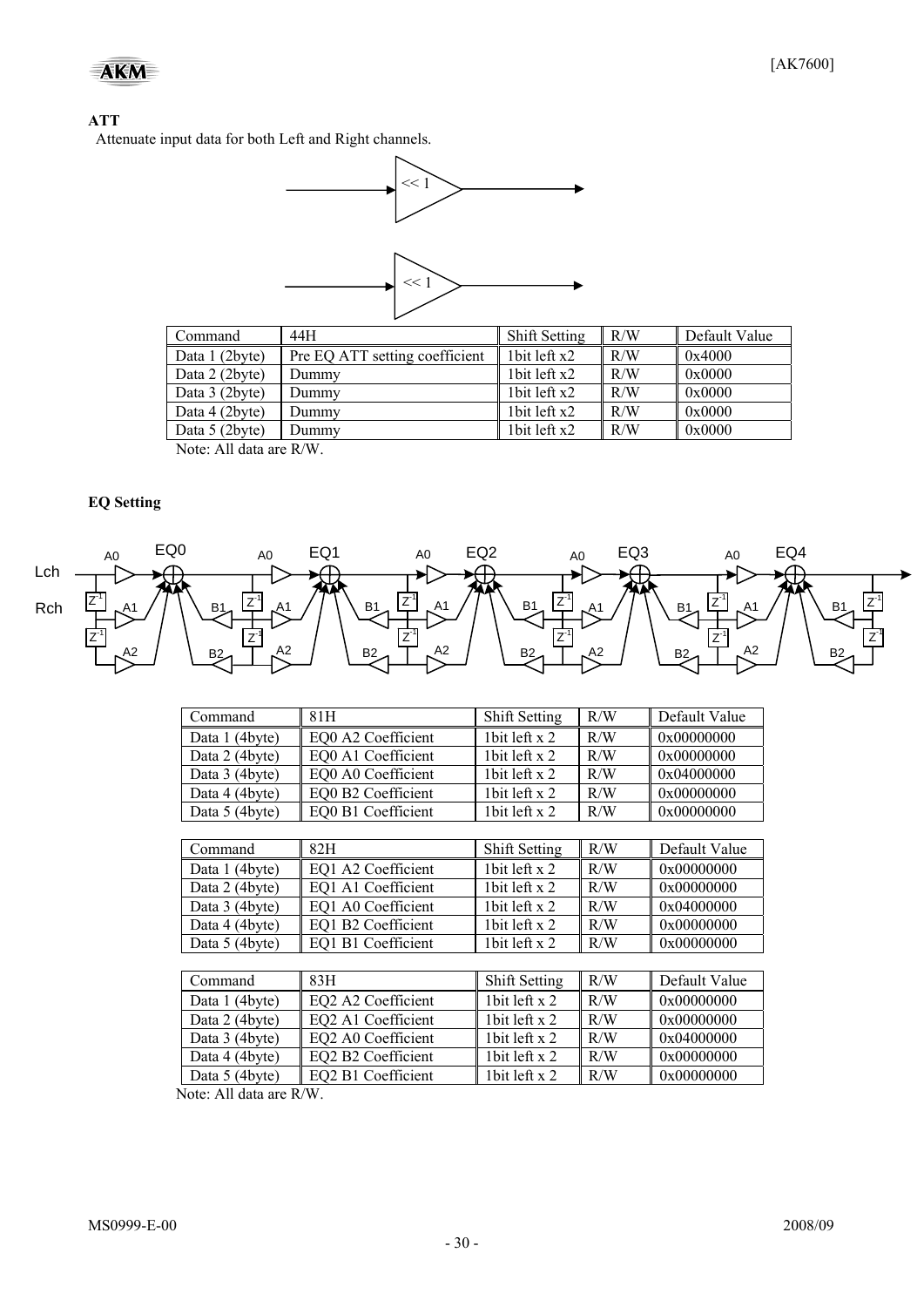| Command        | 45H                | <b>Shift Setting</b> | R/W | Default Value |
|----------------|--------------------|----------------------|-----|---------------|
| Data 1 (2byte) | EQ3 A2 Coefficient | 1bit left x2         | R/W | 0x0000        |
| Data 2 (2byte) | EQ3 A1 Coefficient | 1bit left x2         | R/W | 0x0000        |
| Data 3 (2byte) | EQ3 A0 Coefficient | 1bit left x2         | R/W | 0x4000        |
| Data 4 (2byte) | EQ3 B2 Coefficient | 1bit left x2         | R/W | 0x0000        |
| Data 5 (2byte) | EQ3 B1 Coefficient | 1bit left x2         | R/W | 0x0000        |
|                |                    |                      |     |               |
| Command        | 46H                | Shift Setting        | R/W | Default Value |
| Data 1 (2byte) | EQ4 A2 Coefficient | 1 $bit$ left $x2$    | R/W | 0x0000        |
| Data 2 (2byte) | EQ4 A1 Coefficient | 1bit left x2         | R/W | 0x0000        |
| Data 3 (2byte) | EQ4 A0 Coefficient | 2bit left x4         | R/W | 0x2000        |
| Data 4 (2byte) | EQ4 B2 Coefficient | 1bit left x2         | R/W | 0x0000        |
| Data 5 (2byte) | EQ4 B1 Coefficient | 1bit left x2         | R/W | 0x0000        |

Note: All data are R/W.

#### **F-ATT, R-ATT, N-ATT**

Amplify or regulate each Front (L1, R1), Rear (L2, R2) and SW (L3, R3) X'Over filter input data.



| Command                                                          | 47H                            | Shift Setting | R/W | Default Value |
|------------------------------------------------------------------|--------------------------------|---------------|-----|---------------|
| Data 1 (2byte)                                                   | Front ATT setting coefficient  | 1bit left x2  | R/W | 0x4000        |
| Data 2 (2byte)                                                   | Rear ATT setting coefficient   | 1bit left x2  | R/W | 0x4000        |
| Data 3 (2byte)                                                   | SW(NF) ATT setting coefficient | 1bit left x2  | R/W | 0x4000        |
| Data 4 (2byte)                                                   | Dummy                          | 1bit left x2  | R/W | 0x0000        |
| Data 5 (2byte)                                                   | Dummy                          | 1bit left x2  | R/W | 0x0000        |
| $\mathbf{M}$ $\mathbf{M}$ $\mathbf{M}$ $\mathbf{M}$ $\mathbf{M}$ |                                |               |     |               |

Note: All data are R/W.

#### **X'Over filter (HPF & LPF)**



| Command        | 84H                               | <b>Shift Setting</b> | R/W | Default Value |
|----------------|-----------------------------------|----------------------|-----|---------------|
| Data 1 (4byte) | HPF1-1 A2 Coefficient             | l bit left x 2       | R/W | 0x00000000    |
| Data 2 (4byte) | HPF1-1 A1 Coefficient             | l bit left x 2       | R/W | 0x00000000    |
| Data 3 (4byte) | $\parallel$ HPF1-1 A0 Coefficient | 1 bit left $x$ 2     | R/W | 0x04000000    |
| Data 4 (4byte) | HPF1-1 B2 Coefficient             | l bit left x 2       | R/W | 0x00000000    |
| Data 5 (4byte) | HPF1-1 B1 Coefficient             | l bit left x 2       | R/W | 0x00000000    |

Note: All data are R/W.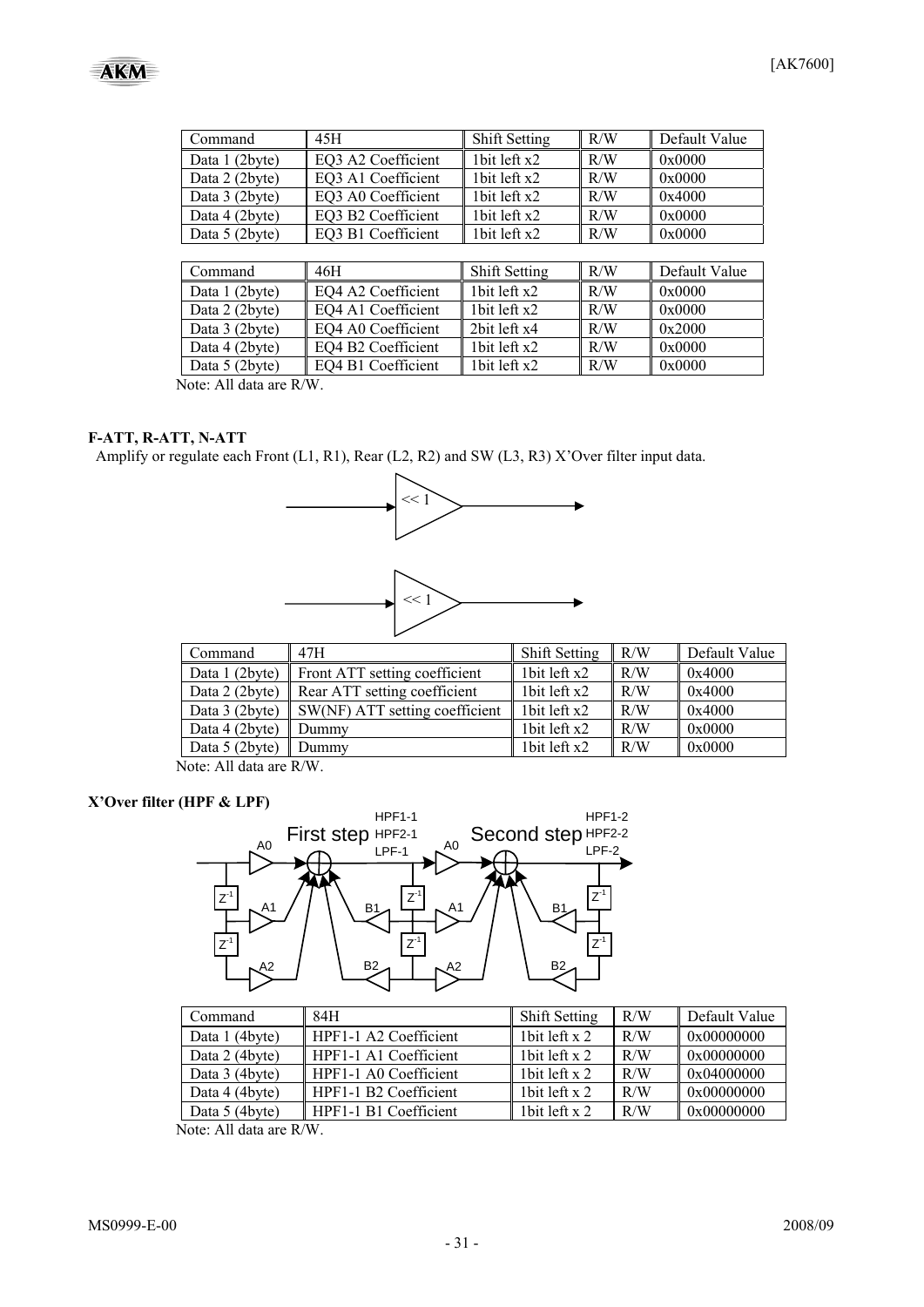

| Command        | 85H                   | Shift Setting        | R/W | Default Value |
|----------------|-----------------------|----------------------|-----|---------------|
| Data 1 (4byte) | HPF1-2 A2 Coefficient | 1bit left x 2        | R/W | 0x00000000    |
| Data 2 (4byte) | HPF1-2 A1 Coefficient | 1bit left x 2        | R/W | 0x00000000    |
| Data 3 (4byte) | HPF1-2 A0 Coefficient | 1bit left x 2        | R/W | 0x04000000    |
| Data 4 (4byte) | HPF1-2 B2 Coefficient | 1bit left x 2        | R/W | 0x00000000    |
| Data 5 (4byte) | HPF1-2 B1 Coefficient | 1bit left x 2        | R/W | 0x00000000    |
|                |                       |                      |     |               |
| Command        | 86H                   | Shift Setting        | R/W | Default Value |
| Data 1 (4byte) | HPF2-1 A2 Coefficient | 1bit left x 2        | R/W | 0x00000000    |
| Data 2 (4byte) | HPF2-1 A1 Coefficient | 1bit left x 2        | R/W | 0x00000000    |
| Data 3 (4byte) | HPF2-1 A0 Coefficient | 1bit left x 2        | R/W | 0x04000000    |
| Data 4 (4byte) | HPF2-1 B2 Coefficient | 1bit left x 2        | R/W | 0x00000000    |
| Data 5 (4byte) | HPF2-1 B1 Coefficient | 1bit left x 2        | R/W | 0x00000000    |
|                |                       |                      |     |               |
| Command        | 87H                   | <b>Shift Setting</b> | R/W | Default Value |
| Data 1 (4byte) | HPF2-2 A2 Coefficient | 1bit left x 2        | R/W | 0x00000000    |
| Data 2 (4byte) | HPF2-2 A1 Coefficient | 1bit left x 2        | R/W | 0x00000000    |
| Data 3 (4byte) | HPF2-2 A0 Coefficient | 1bit left x 2        | R/W | 0x04000000    |
| Data 4 (4byte) | HPF2-2 B2 Coefficient | 1bit left x 2        | R/W | 0x00000000    |
| Data 5 (4byte) | HPF2-2 B1 Coefficient |                      | R/W | 0x00000000    |
|                |                       |                      |     |               |
| Command        | 88H                   | <b>Shift Setting</b> | R/W | Default Value |
| Data 1 (4byte) | LPF-1 A2 Coefficient  | 1bit left x 2        | R/W | 0x00000000    |
| Data 2 (4byte) | LPF-1 A1 Coefficient  | 1bit left x 2        | R/W | 0x00000000    |
| Data 3 (4byte) | LPF-1 A0 Coefficient  | 1bit left x 2        | R/W | 0x04000000    |
| Data 4 (4byte) | LPF-1 B2 Coefficient  | 1 bit left $x$ 2     | R/W | 0x00000000    |
| Data 5 (4byte) | LPF-1 B1 Coefficient  | 1bit left x 2        | R/W | 0x00000000    |
|                |                       |                      |     |               |
| Command        | 89H                   | Shift Setting        | R/W | Default Value |
| Data 1 (4byte) | LPF-2 A2 Coefficient  | 1bit left x 2        | R/W | 0x00000000    |
| Data 2 (4byte) | LPF-2 A1 Coefficient  | 1bit left x 2        | R/W | 0x00000000    |
| Data 3 (4byte) | LPF-2 A0 Coefficient  | 1bit left x 2        | R/W | 0x04000000    |
| Data 4 (4byte) | LPF-2 B2 Coefficient  | 1bit left x 2        | R/W | 0x00000000    |
| Data 5 (4byte) | LPF-2 B1 Coefficient  | 1bit left x 2        | R/W | 0x00000000    |

Note: All data are R/W.

#### **F-Gain, R-Gain, N-Gain**

Amplify or regulate each Front (L1, R1), Rear (L2, R2) and SW (L3, R3) X'Over filter output data.



| Command        | 48H                             | <b>Shift Setting</b> | R/W | Default Value  |
|----------------|---------------------------------|----------------------|-----|----------------|
| Data 1 (2byte) | Front Gain setting coefficient  | 1 bit left $x$ 2     | R/W | 0x4000         |
| Data 2 (2byte) | Rear Gain setting coefficient   | 1 bit left $x$ 2     | R/W | $\vert$ 0x4000 |
| Data 3 (2byte) | SW(NF) Gain setting coefficient | 1 bit left $x$ 2     | R/W | $\vert$ 0x4000 |
| Data 4 (2byte) | Dummy                           | 1 bit left $x$ 2     | R/W | 0x0000         |
| Data 5 (2byte) | Dummy                           | 1 bit left $x$ 2     | R/W | 0x0000         |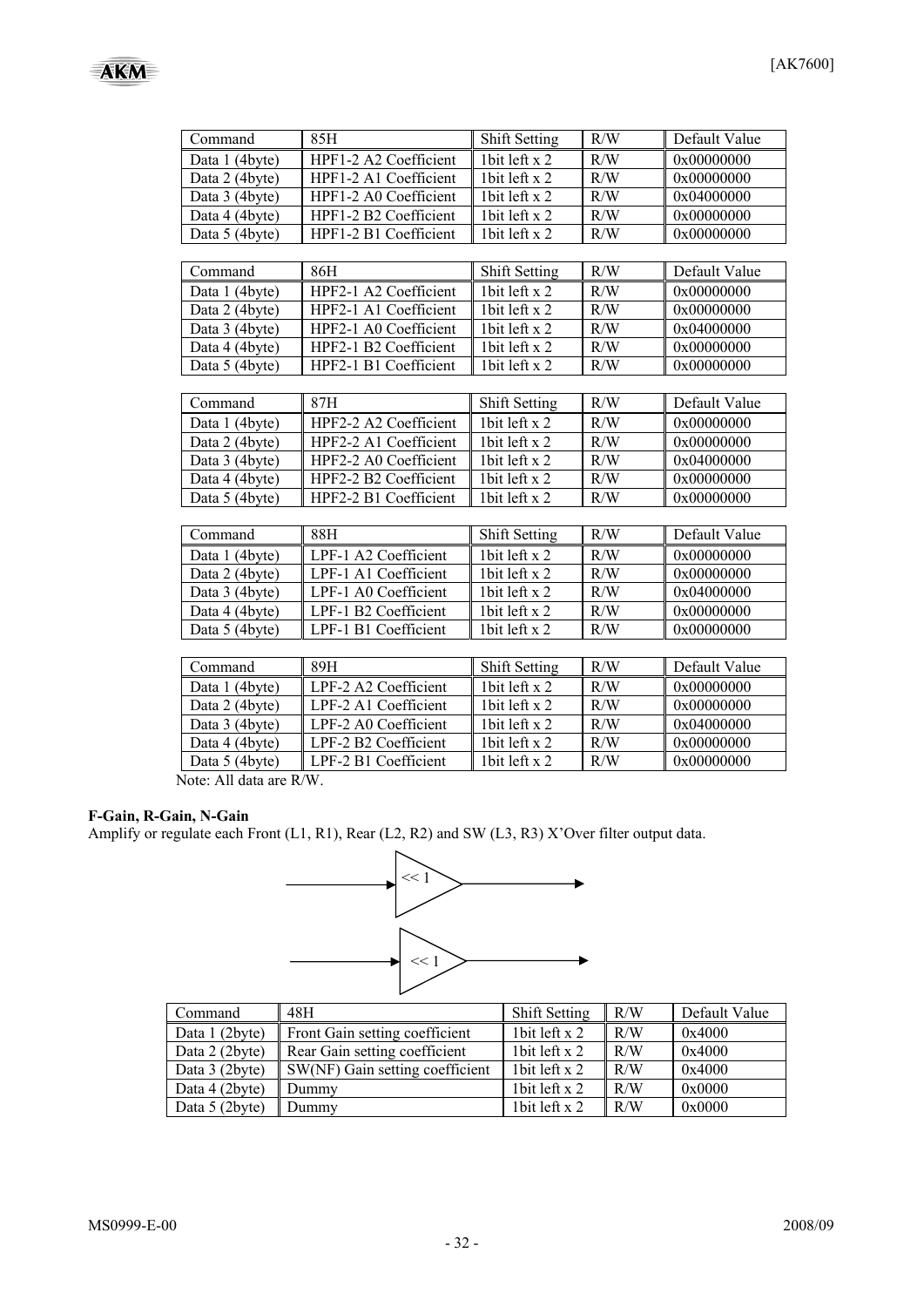#### ■ Delay Time Setting (fs step)

- 1. D1 or D2 delay time setting of Function2
- 2. Delay time setting of each FL, FR, RR, RL, NL and NR channel



#### $(1/\text{fs} = 1/44100)$  = approximately 0.0226ms) = one unit.

| Command        | 49H                                | Setting Unit          | R/W | Default Value |
|----------------|------------------------------------|-----------------------|-----|---------------|
| Data 1 (2byte) | Function2 D1 delay time            | Delay time: 1/fs unit | R/W | 0x0000        |
|                | Set range $(0x0000-0x002D)$        |                       |     |               |
| Data 2 (2byte) | Front L1 out delay time            | Delay time: 1/fs unit | R/W | 0x0000        |
|                | Set range $(0x0000-0x031A)$        |                       |     |               |
| Data 3 (2byte) | Rear L <sub>2</sub> out delay time | Delay time: 1/fs unit | R/W | 0x0000        |
|                | Set range $(0x0000-0x031A)$        |                       |     |               |
| Data 4 (2byte) | SW L3 out delay time               | Delay time: 1/fs unit | R/W | 0x0000        |
|                | Set range $(0x0000-0x031A)$        |                       |     |               |
| Data 5 (2byte) | Dummy                              |                       | R/W | 0x0000        |

| Command        | 4AH                         | <b>Setting Unit</b>   | R/W | Default Value |
|----------------|-----------------------------|-----------------------|-----|---------------|
| Data 1 (2byte) | Function2 D2 delay time     | Delay time: 1/fs unit | R/W | 0x0000        |
|                | Set range $(0x0000-0x002D)$ |                       |     |               |
| Data 2 (2byte) | Front R1 out delay time     | Delay time: 1/fs unit | R/W | 0x0000        |
|                | Set range $(0x0000-0x031A)$ |                       |     |               |
| Data 3 (2byte) | Rear R2 out delay time      | Delay time: 1/fs unit | R/W | 0x0000        |
|                | Set range $(0x0000-0x031A)$ |                       |     |               |
| Data 4 (2byte) | SW R3 out delay time        | Delay time: 1/fs unit | R/W | 0x0000        |
|                | Set range $(0x0000-0x031A)$ |                       |     |               |
| Data 5 (2byte) | Dummy                       |                       | R/W | 0x0000        |

Note: All data are R/W.

When the delay time is set over its limit, it will be set to the maximum value.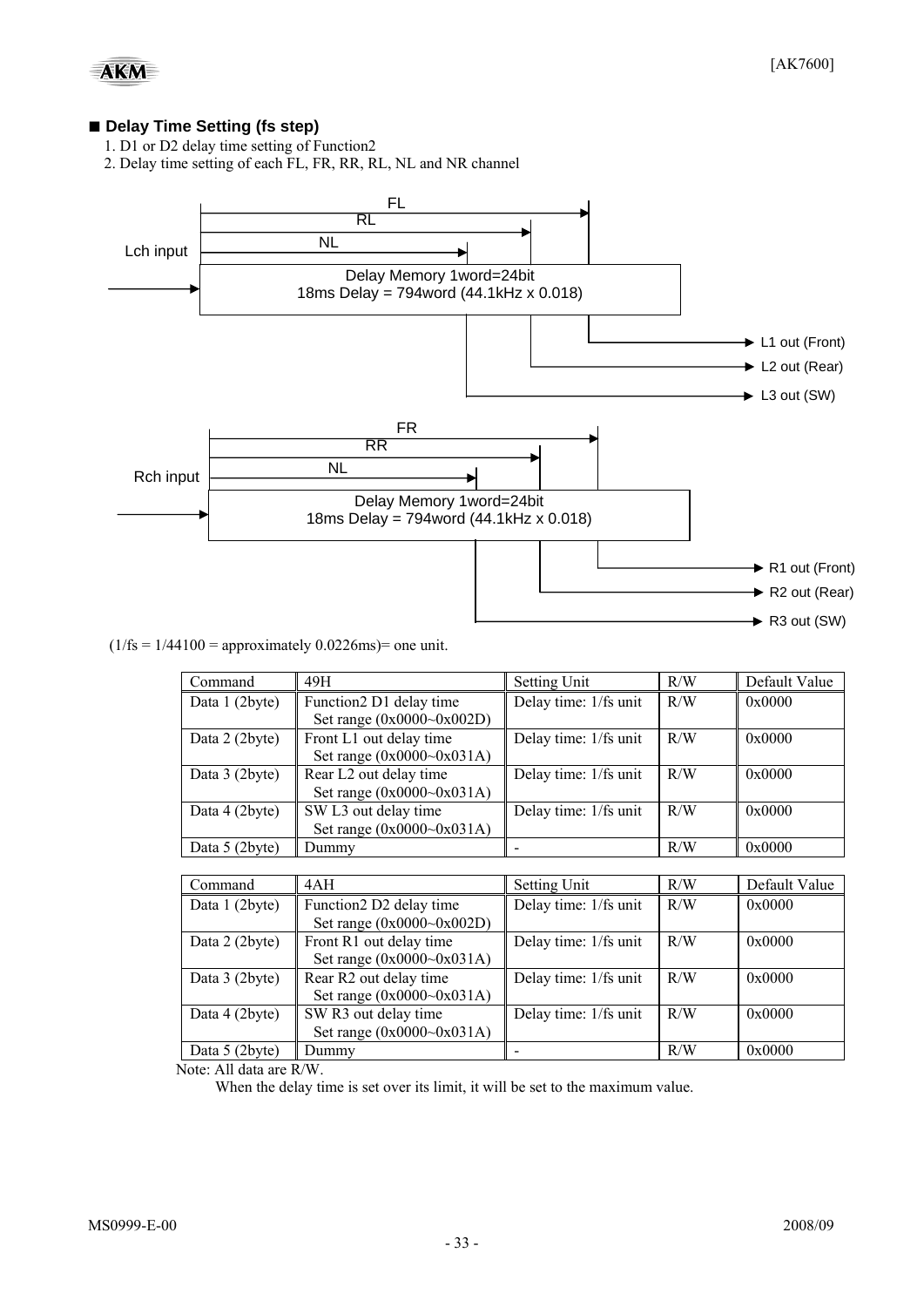

Each data level read of Spectrum Analyzer

| Command       | C1H          | R/W       |
|---------------|--------------|-----------|
| Data1 (2byte) | 68Hz Level   | RD        |
|               |              |           |
| Command       | C1H          | R/W       |
| Data1 (2byte) | 160Hz Level  | RD        |
|               |              |           |
| Command       | C1H          | R/W       |
| Data1 (2byte) | 400Hz Level  | RD.       |
|               |              |           |
| Command       | C1H          | R/W       |
| Data1 (2byte) | 1kHz Level   | <b>RD</b> |
|               |              |           |
| Command       | C1H          | R/W       |
| Data1 (2byte) | 2.5kHz Level | RD        |
|               |              |           |
| Command       | C1H          | R/W       |
| Data1 (2byte) | 6.3kHz Level | RD.       |
|               |              |           |
| Command       | C1H          | R/W       |
| Data1 (2byte) | 16kHz Level  | <b>RD</b> |

Measuring Frequency of Spectrum Analyzer

There are 7 bands of the detection frequency of spectrum analyzer level at Fs=44.1kHz.

| 3and  |    |     |     |      |      |      |      |
|-------|----|-----|-----|------|------|------|------|
| f0[Hz | oc | .ou | 400 | 1000 | 2500 | 6300 | 6000 |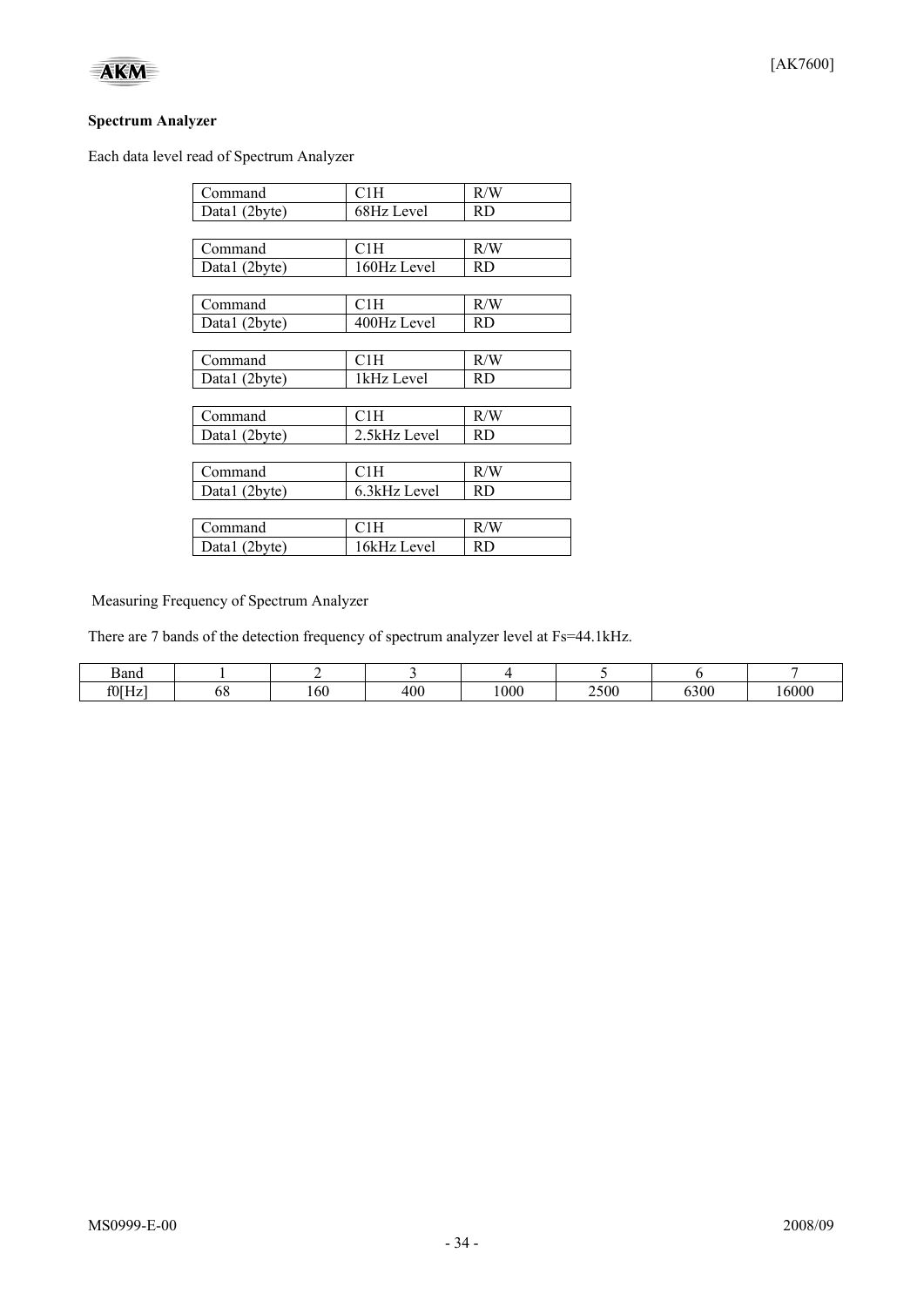#### **SYSTEM DESIGN**

<span id="page-34-0"></span>[Figure 22](#page-34-0) shows the system connection diagram. An evaluation board (AKD7600) is available for fast evaluation as well as suggestions for peripheral circuitry.



Figure 22. Typical Connection Diagram

Note: Do not take load current from the REF18 pin.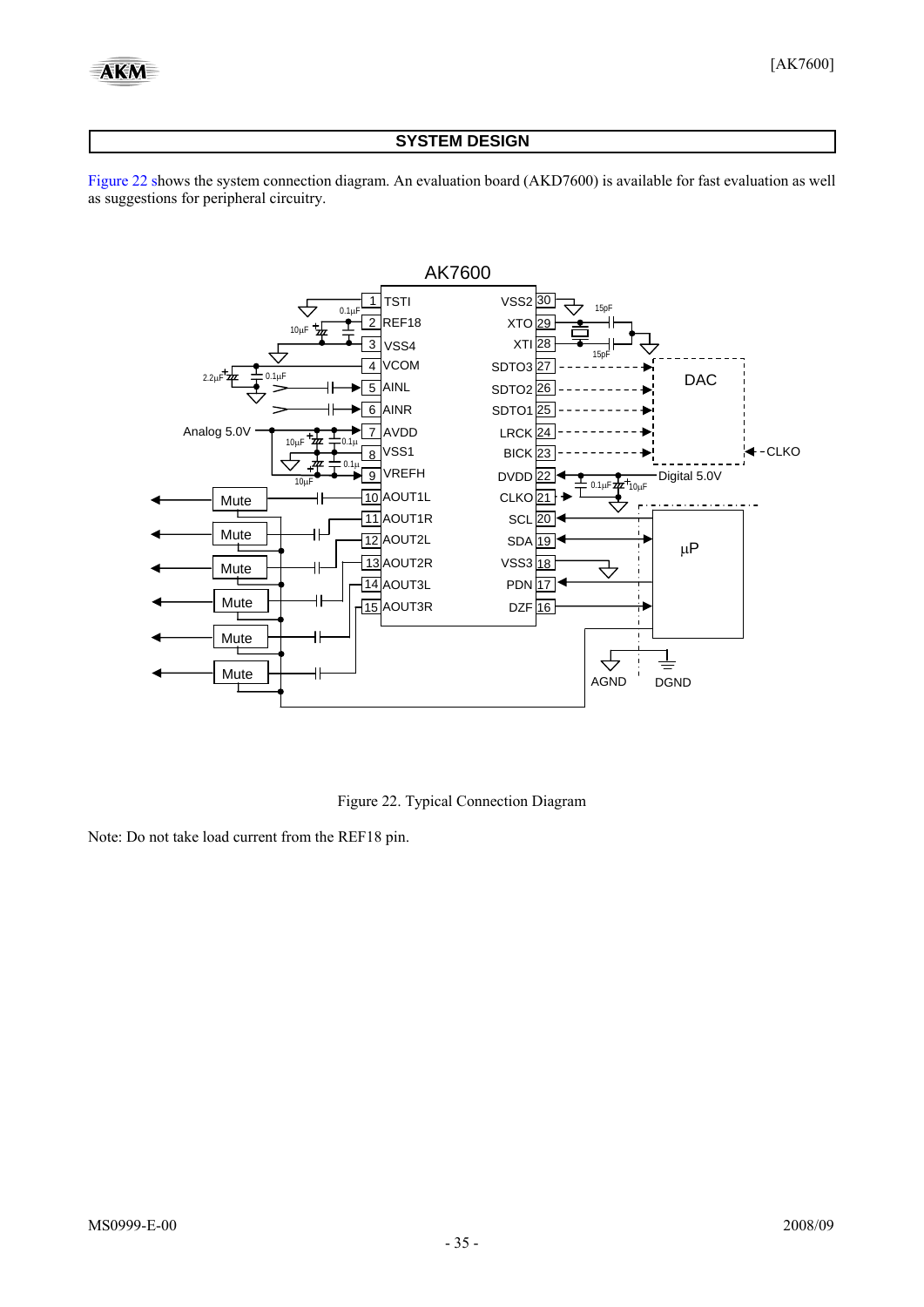#### **1. Grounding and Power Supply Decoupling**

The AK7600 requires careful attention to power supply and grounding arrangements. AVDD and DVDD are usually supplied from the system's analog supply. If AVDD and DVDD are supplied separately, the power-up sequence is not critical. **VSS1, VSS2, VSS3 and VSS4 of the AK7600 should be connected to the analog ground plane.** System analog ground and digital ground should be connected together near to where the supplies are brought onto the printed circuit board. Decoupling capacitors should be as near to the AK7600 as possible, with the small value ceramic capacitor being the nearest.

#### **2. Voltage Reference Inputs**

The input voltage to the VREFH pin sets the analog output range. Usually the VREFH pin is connected to AVDD and a 0.1μF ceramic capacitor is connected between AVDD and VSS1. VCOM is a signal ground of this chip (AVDD/2). The electrolytic capacitor around 2.2µF attached between VCOM anVSS1 eliminates the effects of high frequency noise. The ceramic capacitor in particular should be connected as close as possible to the pin. No load current may be taken from the VCOM pin. All signals, especially clock, should be kept away from VREFH and VCOM in order to avoid unwanted coupling into the AK7600.

#### **3. Analog Inputs**

The ADC inputs is single-ended and biased to VCOM voltage (AVDD/2) internally by  $45k\Omega(typ)$ . The inputs signal range scales with nominally at 0.65 x VREFH Vpp (typ)@fs=44.1kHz. The AK7600 can accept input voltage from VSS1 to AVDD. The output code format is 2's complement. Input DC offset is canceled by an integrated high-pass filter.

The AK7600 samples the analog input at  $64fs(@fs=44.1kHz)$ . A digital filter removes the noise over the stopband attenuation level, except for a band of integral multiplication of 64fs. AK7600 has an integrated anti-alias RC filter in order to reduce the noise at 64fs.

#### **4. Analog output**

The DAC output is single-ended and output range is 0.65xVREFH Vpp (typ) centered on VCOM. The bias voltage of the external summing circuit is supplied externally. The input data format is two's compliment. Positive full-scale output corresponds to 7FFFFFH (@24bit) input code, Negative full scale is 800000H (@24bit) and VCOM voltage ideally is 000000H (@24bit). The Out-of-Band noise (shaping noise) generated by the internal delta-sigma modulator is attenuated by an integrated switched capacitor filter (SCF) and a continuous time filter (CTF).

DC offsets on analog outputs are eliminated by AC coupling since analog outputs has DC offset of VCOM.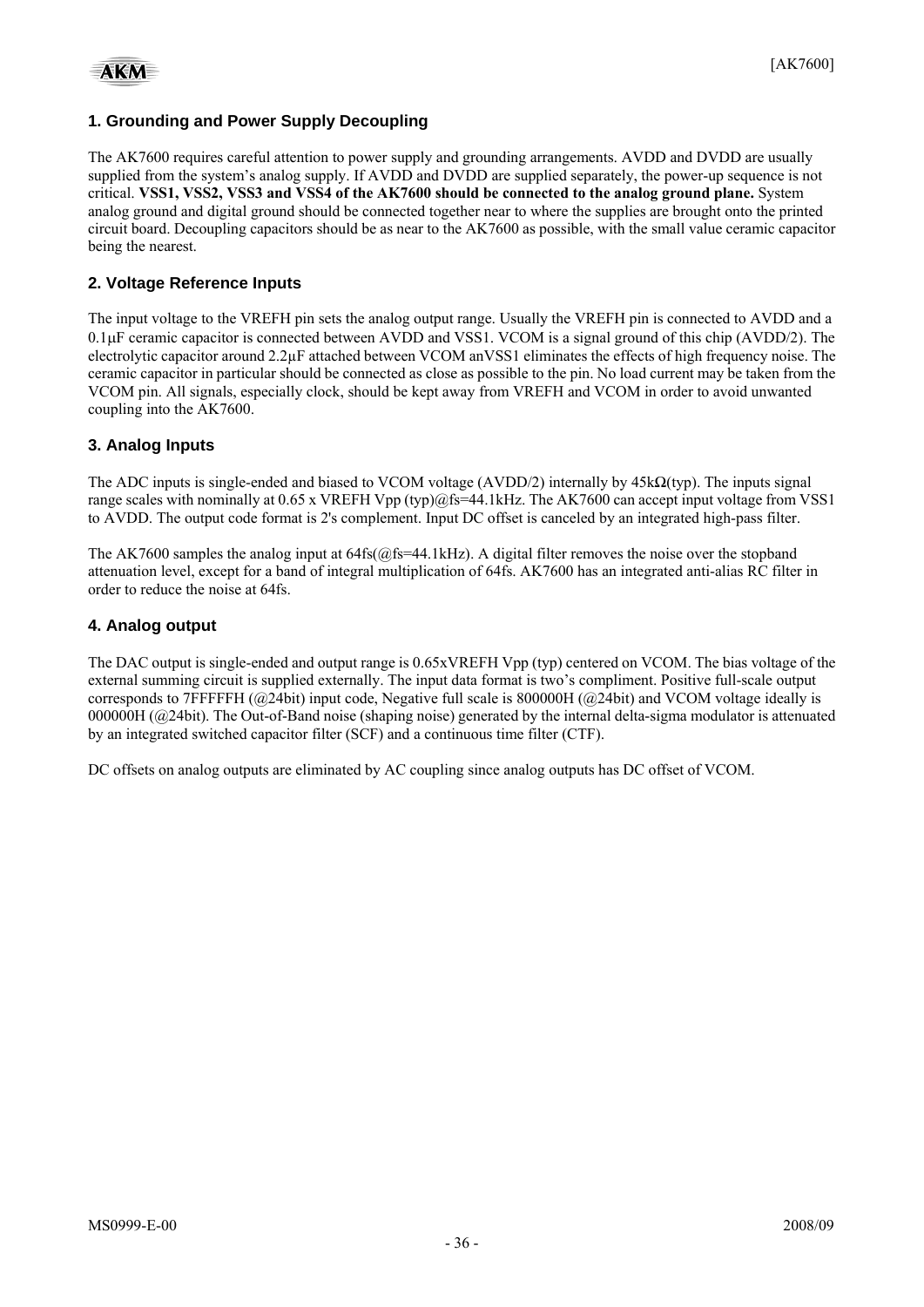#### **PACKAGE**

30pin VSOP (Unit: mm)



NOTE: Dimension "\*" does not include mold flash.

#### **■ Materials and Lead Specification**

Package: Epoxy Lead frame: Copper Lead-finish: Soldering plate (Pb free)